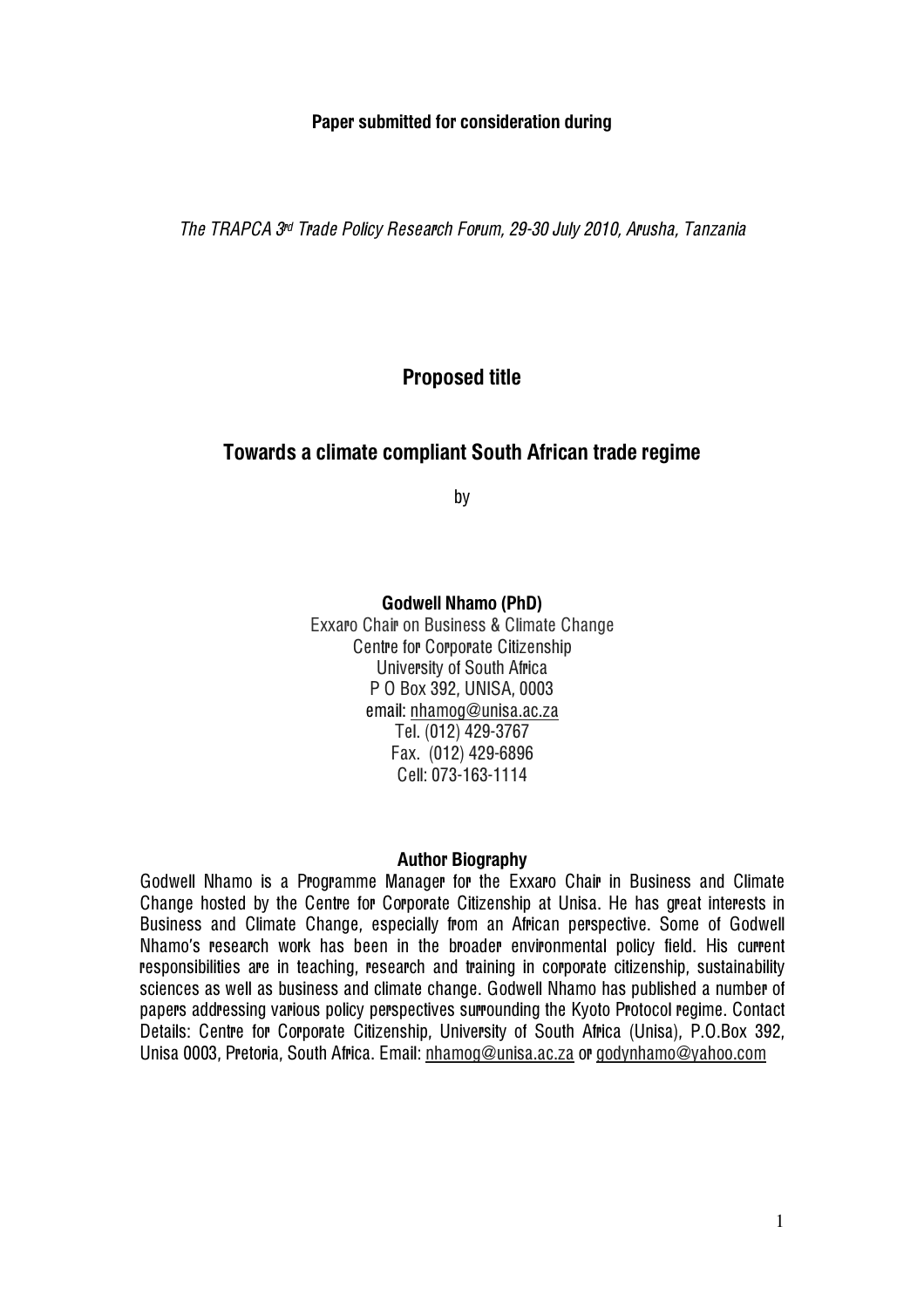## **Towards a climate compliant South African trade regime**

#### **Abstract**

This paper addresses a need for South Africa to have a climate compliant trade regime. China, the UK and the USA are South Africa's top three trade partners this paper uses for analysis. An array of climate change (CC) regulatory regimes has emerged in the identified trade partners to South Africa. As of October 2009, China became the main export destination for South Africa. Even if China does not take (mandatory) emission reduction targets in 2013, countries from the developed North, among them, the UK, the EU and the USA have been pressurising China to reduce her huge carbon footprint. Global pressure to coerce China into reducing emissions will have spill over effects as China will in turn influence its key trading partners like South Africa to do likewise. Although many still believe China is not doing enough voluntarily to curtail its carbon emissions, reports from that country show great movement towards a low carbon economy. The UK and its EU trade block are at advanced stages in terms of being climate compliant. The new USA administration has also joined the global movement to reduce emissions and is a pioneer in the area of regulating vehicle emissions and energy efficiency. The paper utilises 2005 to June 2009 trade data obtained from South Africa's Department of Trade and Industry. An in depth analysis of this trade data is undertaken with a purpose to observe how CC regulatory regimes from the trading partners are likely to impact South African trade. The paper is therefore a wake-up call to South African businesses, politicians and other key stakeholders including labour to be pro-active and work towards a climate compliant trade regime. Although there is still work to be done, this work acknowledges that South Africa is moving at a relatively fast speed towards a climate compliant economy.

*Key words: trade, South Africa, climate compliant, China, UK, USA*

### **Introduction**

In October 2009, local news bulletins in South Africa revealed that China had just overtaken the USA as South Africa's key export destination. Figures used were for the First Half-Year 2009 (herewith noted as H1 2009). Having taken great interest in climate change (CC) regulatory regimes in African export destinations (Nhamo, 2009) this paper narrows down the scope and addresses this subject holistically for South Africa. Focus is on analysing exports, imports and net trade as well as the manner in which a global and national climate compliant trade regime of the export destinations would impact on South Africa's trade regime.

Both China and South Africa significantly emit greenhouse gases (GHGs) and pressure is mounting to have these and other emerging economies with significant GHG emissions such as Brazil, India and Mexico sign up to GHG emission targets. China, South Africa and the UK have ratified the Kyoto Protocol, an international CC regulatory framework under the United Nations Framework Convention on Climate Change (UNFCC). Readers are referred to my earlier work (Nhamo, 2009). The USA on the other hand has been opposed to the Kyoto Protocol putting across an argument that emerging economies like China and South Africa be given GHG emission reduction targets. However, it is critical to note that the refusal by the USA to ratify the Kyoto Protocol does not imply ignorance on its part. Lots of initiatives to reduce GHGs at both the Federal and State Governments level are already in place (Center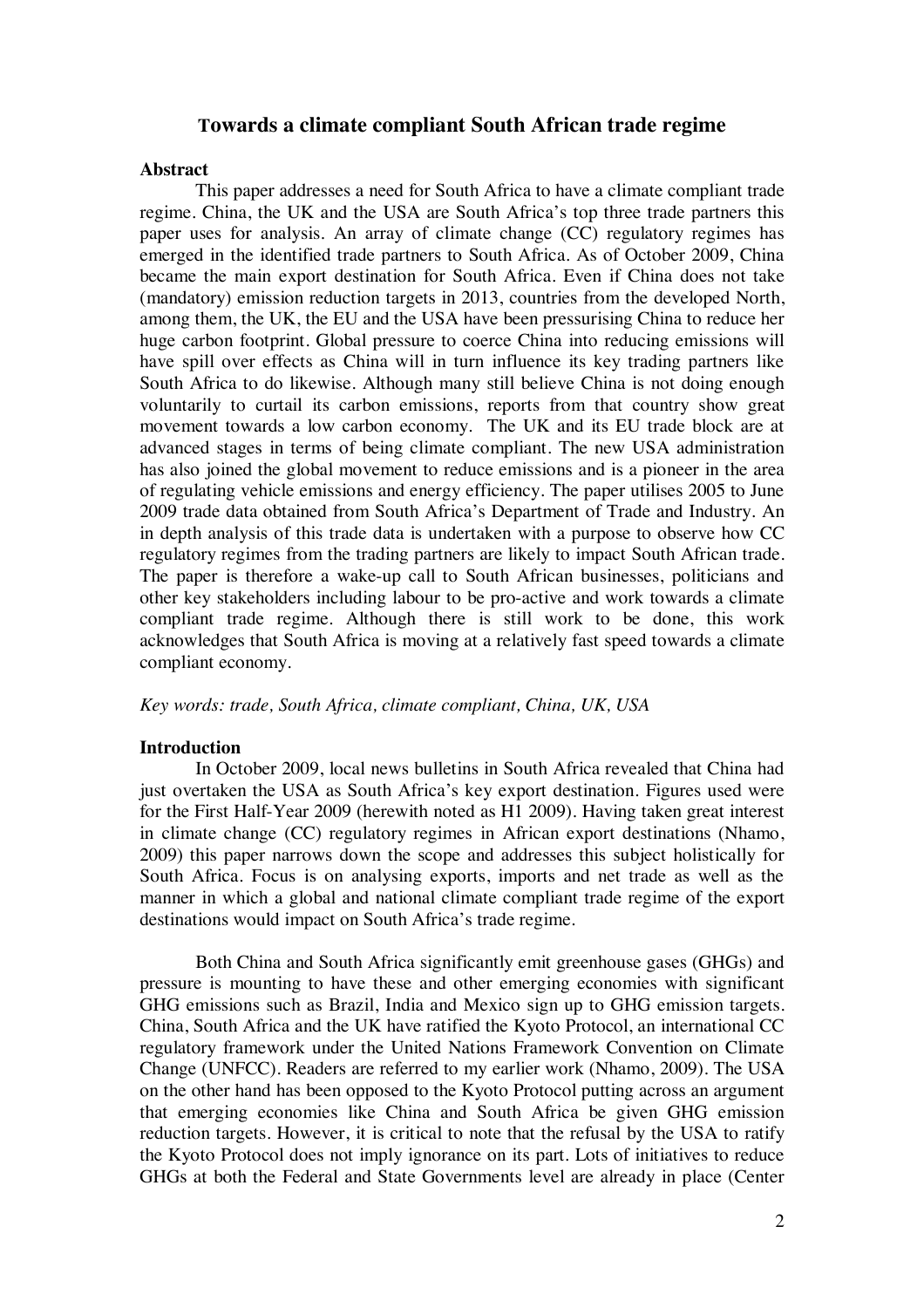for Climate Strategies, 2008). A detailed discussion regarding these and other mechanisms currently at play with regard to CC regulation at the global scale is outside the scope of this work.

Since the coming into office of President Obama in 2008, there has been significant movement towards a need to join the global fight against CC from the USA administration (Campbell, 2009). The UK on the other hand has been a touch bearer and champion leading the fight against global warming and changing climate. The country became the first in the world to enact a Climate Change Act in 2008 (UK Government, 2008). Since the world eyes are now upon China, not only in terms of the huge GHGs it emits but even in terms of its growth, there is evidence of a move from hostility to partnerships by the developed North, particularly the UK and the EU. Some kind of stick and carrot approach has emerged to bring China into the mainstream regarding a need to reduce its GHG emissions. Technology within the fields of clean energy, clean coal and carbon capture and storage (CCS) is being piloted in China with funding from the UK and the EU. All these initiatives will influence and force China to change its developmental path to one that is greener and climate compliant. This will have both direct and indirect implications in terms of China's trading partners of which South Africa now ranks first in terms of exports (Edwards, 2008). Further details regarding CC regulatory regimes for the four countries under study are provided in the relevant sections in this work.

This paper focuses on South Africa's three key trade partners selected for analysis. Selection of these trade partners is based on the significant volumes of goods and services both exported to and imported from China, the UK and the USA by South Africa. In line with the national green economy agenda spelt out by South Africa, particularly the Long Term Mitigation Scenario (LTMS) (DEAT, 2007), a call is made for the South African government to put in place a climate compliant trade regime.

#### **Research questions and methodology**

Two research questions are addressed in this article: (1) which climate change regulatory regimes are in place in China, the UK and the USA and what impact will these have on the future of South Africa's export sector and business? (2) what measures can South Africa put in place so as to move closer to a climate compliant import regime, particularly in response to the three import markets under review? This paper uses secondary data, presents a literature review, and draws from and audit of CC regulatory frameworks, particularly from the highlighted trade partners. Secondary trade data for the period 2005 to H1 2009 were retrieved from South Africa's National Department of Trade and Industry (DTI) online database (DTI, 2009). Data on carbon emissions were also gathered from the International Energy Agency (IEA) for the periods 1990 and 2005.

### **Carbon emission and climate compliance in case countries**

It is critical to deliberate briefly on GHG emission statistics for the countries under review. Whilst two of the economies under study (the USA and the UK) have been given GHG emission quotas under the Kyoto Protocol two others (China and South Africa) have not. Under the Kyoto Protocol the USA and the UK fall under Annex 1 countries – countries that need to collectively reduce their GHG emission by an average of 5% between 2008 and 2012 based on the 1990 emission levels.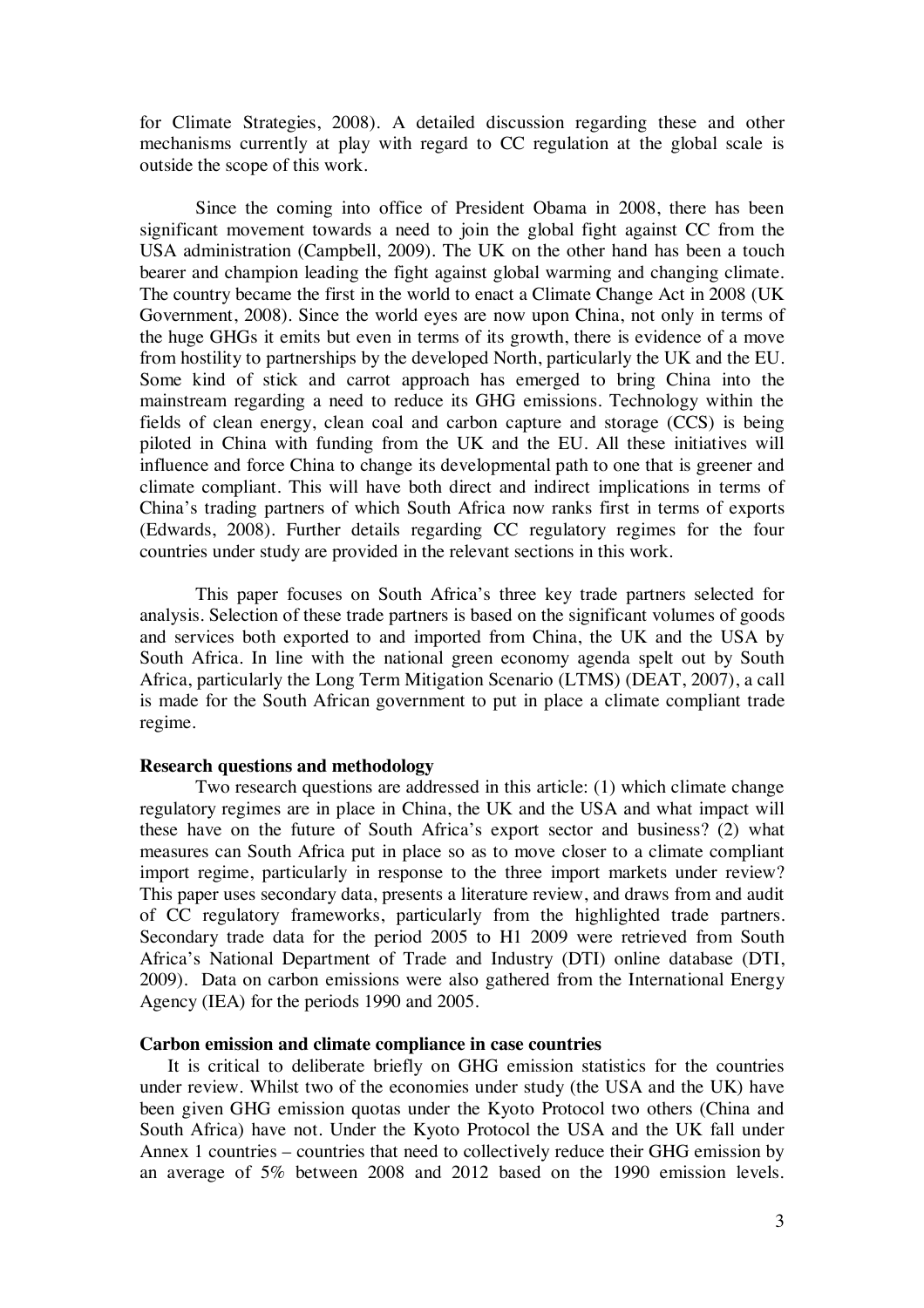Econsense (2007: 1) presents the following details regarding the ratification status and targets set for the countries concerned:

- China: ratified the Kyoto Protocol on 30 August 2002 and is not obliged to take on GHG emissions reduction targets.
- South Africa: ratified the Kyoto Protocol on 31 July 2002 is also not obliged to take on GHG emissions reduction target.
- UK: ratified the Kyoto Protocol on 31 May 2002 and a negative -12.5% GHG emissions reduction target was stipulated for the country.
- USA: has not ratified the Kyoto Protocol although a negative -7.0% GHG emissions reduction target was specified for the country.

Another dimension is the fact that apart from the UK the other three countries under investigation are the highest emitters of GHGs in their respective continents (Africa – South Africa, Asia – China and North America – USA). The USA stood clear of the pack as the highest source and emitter of GHGs. Its total  $CO<sub>2</sub>$  contribution in 1990 was 4,852 metric tonnes (Mt). Today China stands out as the world's highest GHG emitter having surpassed the USA on 27 August 2008 (Edwards, 2008). The USA has up to date refused to ratify the Kyoto Protocol that spells its targets and somehow remains 'outside' the post Kyoto Protocol framework being crafted by the Parties and other interested global players leading to Copenhagen. The summary statistics of the  $CO<sub>2</sub>$  emissions for 1990-2005 as compiled from IEA (2008) is shown in Figure 1.





Source: Author

The scenario discussed above and the picture painted in Figure 1 is cause for concern with regard to GHG abatement and trade. The scenario leaves all the four countries with an obligation to be climate compliant as they have very high  $CO<sub>2</sub>$ emission levels. Hence it is going to be a fierce battle both at the local and international fronts. As such measures have been instituted to regulate rampant and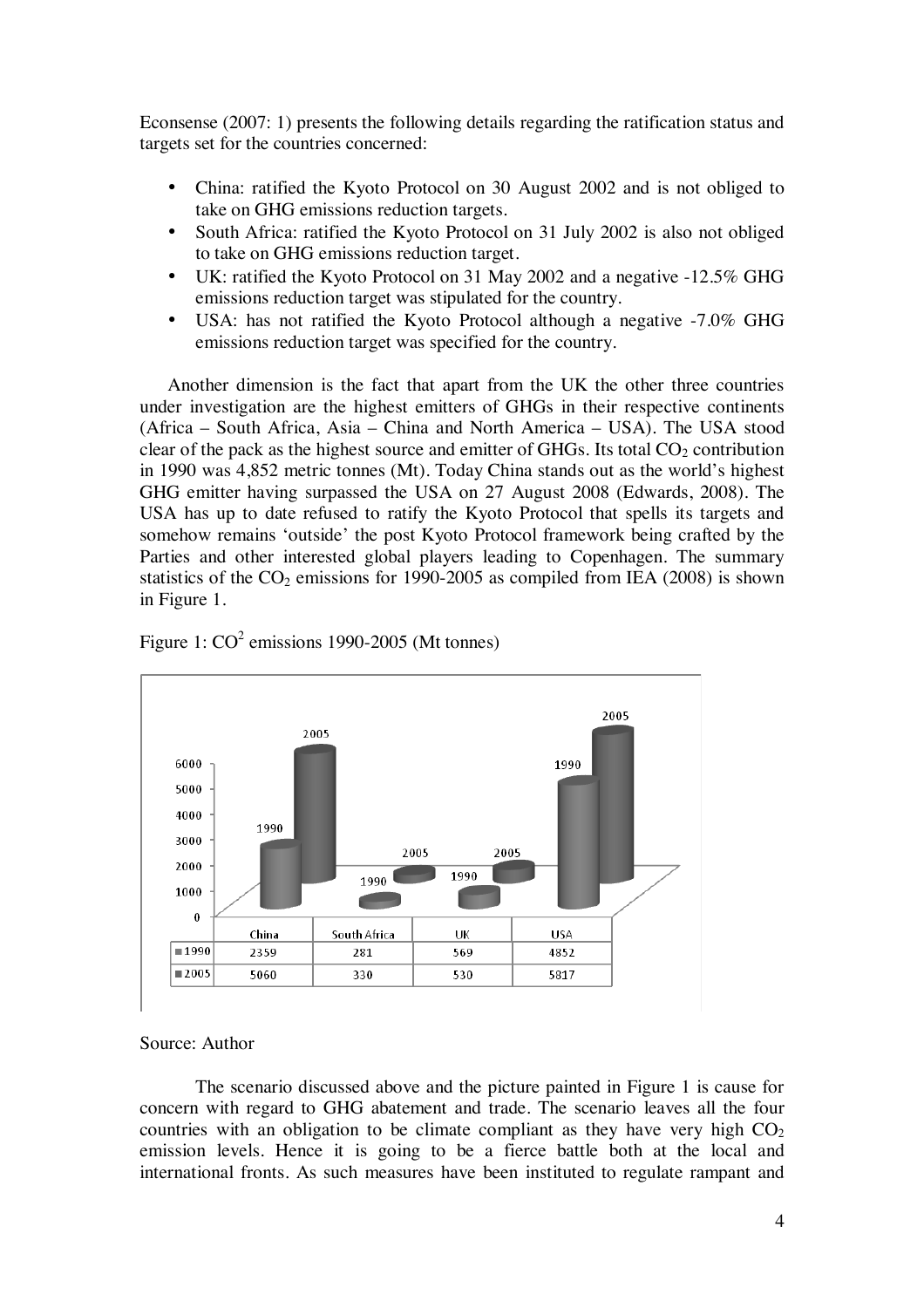unchecked GHG production culture. Of interest is the fact that the UK's  $CO<sub>2</sub>$ emissions were on a reduction path by 2005 having reported 569 Mt of  $CO<sub>2</sub>$  in 1990 compared to a lower figure of 530 Mt in 2005. This can be attributed to the leadership in CC compliance shown by the country. Further deliberations on this are made in the next section. South Africa stands out odd as the lesser powerful of the grouping in terms of GHG emissions. This does not necessarily mean that South Africa has been and/ or will be treated with kids' gloves. In fact, both the USA and the UK have joined other developed countries in calling for both China and South Africa to take on emission targets come 2013 when the Kyoto Protocol lapses.

The following is a summary of CC legislation and related initiatives that will be investigated further concerning their implications on South African trade. The World Resources Institute (WRI) (2009b: 4), proclaims that in a development that is being hardly noticed by many internationally, China is putting in place a range of domestic energy policies and programmes aimed at significantly reducing its carbon footprint. A summary of CC regulatory regimes in South Africa's key trade partners is presented in Table 1.

| Table 1: | CC regulatory regimes in China, the UK and the USA |  |  |
|----------|----------------------------------------------------|--|--|
|          |                                                    |  |  |

| Country         | CC Regulatory Regime                                                                                               |  |  |  |  |  |  |
|-----------------|--------------------------------------------------------------------------------------------------------------------|--|--|--|--|--|--|
|                 | 2005 & 2008: National renewable energy standard of 15% by 2020 passed                                              |  |  |  |  |  |  |
|                 | 2006: Goal to reduce national energy intensity by 20% by 2010<br>٠                                                 |  |  |  |  |  |  |
|                 | 2007: China's National CC Programme<br>٠                                                                           |  |  |  |  |  |  |
|                 | 2008: National Action Plan on CC                                                                                   |  |  |  |  |  |  |
|                 | 2008 CC White Paper of 2008<br>٠                                                                                   |  |  |  |  |  |  |
|                 | 2009: Set of industry, transport and construction energy conservation<br>٠                                         |  |  |  |  |  |  |
| China           | policies                                                                                                           |  |  |  |  |  |  |
|                 | 2009: Premier Wen announced that China will be adding GHG emissions<br>$\bullet$                                   |  |  |  |  |  |  |
|                 | goals in its 12 <sup>th</sup> Five Year Plan starting 2012                                                         |  |  |  |  |  |  |
|                 | 2009: Infrastructure for Green Development Programme - A third of                                                  |  |  |  |  |  |  |
|                 | China's global downturn stimulus package to promote energy efficiency.                                             |  |  |  |  |  |  |
|                 | 2009: WRI and CC Policy in China Programme<br>٠                                                                    |  |  |  |  |  |  |
|                 | 2009: Carbon Capture and Storage (CCS) Programme<br>٠                                                              |  |  |  |  |  |  |
|                 | 2009: Production of 10kW vertical axis wind turbines launched in October<br>$\bullet$                              |  |  |  |  |  |  |
|                 | UK                                                                                                                 |  |  |  |  |  |  |
|                 | 2006: UK CC Programme                                                                                              |  |  |  |  |  |  |
|                 | 2006: Initiative on Food Miles and Organic Certification<br>٠                                                      |  |  |  |  |  |  |
|                 | 2008: UK Energy White Paper<br>٠                                                                                   |  |  |  |  |  |  |
|                 | 2008: Climate Change Act<br>٠                                                                                      |  |  |  |  |  |  |
| UK (inclusive   | 2008: Motor Scrappage Scheme<br>٠                                                                                  |  |  |  |  |  |  |
| of the European | 2009: Carbon Budget                                                                                                |  |  |  |  |  |  |
| Union)          | 2009: Project 10:10 - UK businesses and other sectors to work towards                                              |  |  |  |  |  |  |
|                 | reducing emissions by 10% by 2010                                                                                  |  |  |  |  |  |  |
|                 | 2010: CRC Energy Efficiency Scheme (effective April)<br>$\bullet$                                                  |  |  |  |  |  |  |
|                 | EU                                                                                                                 |  |  |  |  |  |  |
|                 | 2005: The EU- Emissions Trading System (EU-ETS)<br>٠                                                               |  |  |  |  |  |  |
|                 | ٠                                                                                                                  |  |  |  |  |  |  |
|                 | 2006: Initiative on Food Miles and Organic Certification<br>2008: December: EU Green Stimulus Package<br>$\bullet$ |  |  |  |  |  |  |
|                 | 2009: The EU Directive on Renewable Energies<br>$\bullet$                                                          |  |  |  |  |  |  |
|                 | 2009: A target of a 20 percent reduction in GHG emissions by 2020                                                  |  |  |  |  |  |  |
|                 | 2008: Change in rear guard and change in CC policy<br>٠                                                            |  |  |  |  |  |  |
|                 | 2009: Clean Energy and Security Act<br>٠                                                                           |  |  |  |  |  |  |
|                 |                                                                                                                    |  |  |  |  |  |  |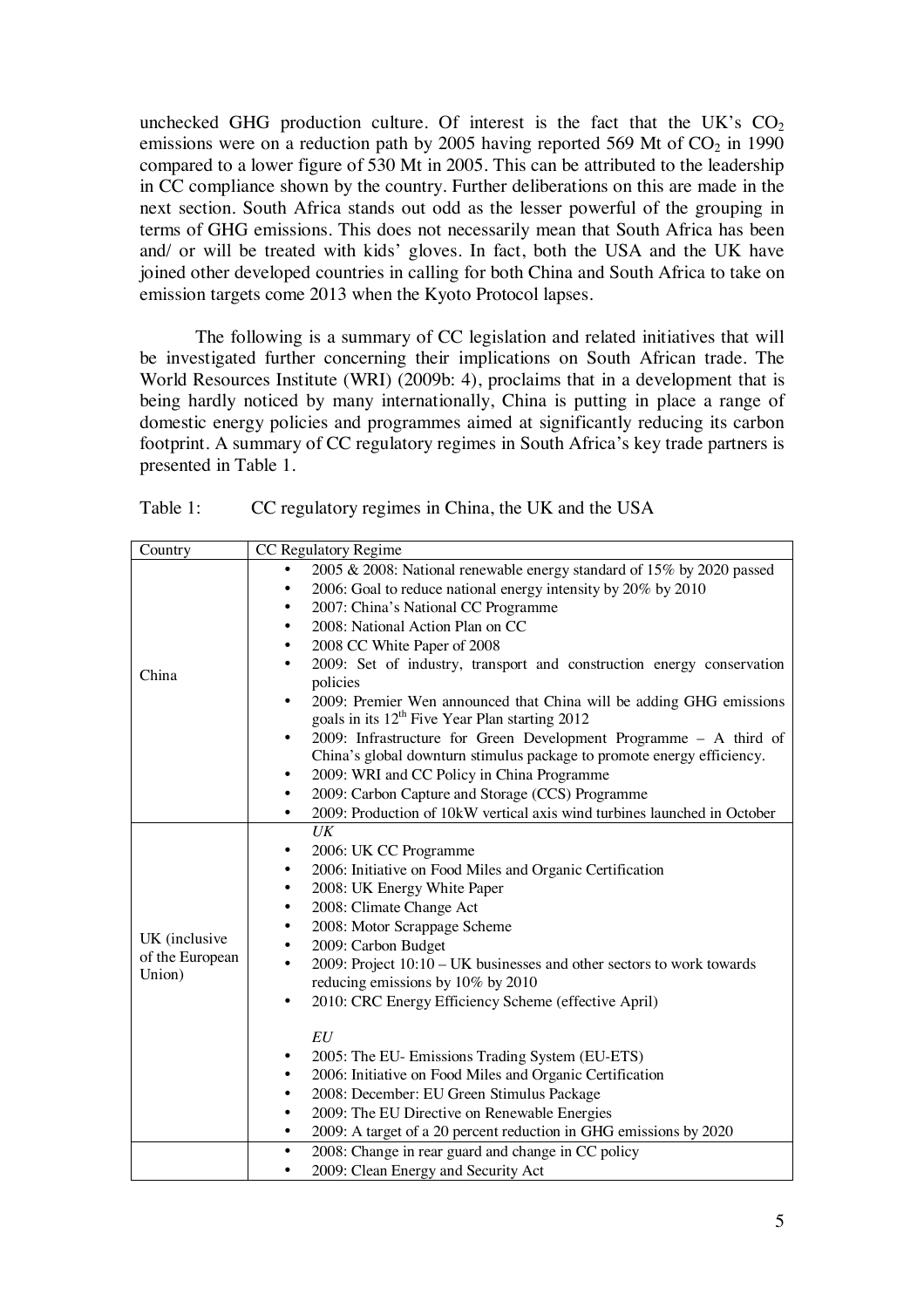| United<br><b>States</b> | 2009: Climate Bill<br>$\bullet$                                                                                                                                     |
|-------------------------|---------------------------------------------------------------------------------------------------------------------------------------------------------------------|
| of America              | 2009: Electric Car Fund<br>$\bullet$                                                                                                                                |
|                         | 2009: Motor Scrappage Scheme – 316,189 cars turned in worth US\$ 1.326<br>$\bullet$<br>million in two weeks                                                         |
|                         | 2009: Record Proxy season see 68 CC-related shareholder resolutions filed<br>$\bullet$<br>with a $50\%$ success rate                                                |
|                         | 2009: Energy Efficiency and Vehicle Emission Standards (effective 2016)<br>$\bullet$<br>coupled with a declaration of October as the Energy Efficiency moth for the |
|                         | USA                                                                                                                                                                 |

Source: Modified after Nhamo (2009)

## **South African Trade with China, UK and USA**

It is important to consider in depth the trade pattern for South Africa with the case countries namely: China, the UK and the USA. Such information and data helps us to understand the likely impacts CC regulatory regimes are likely to have on trade. The discussion comes in three parts focusing on: (a) exports, (b) imports and (c) net trade.

## *Exports*

South Africa's H1 2009 export figures show a strong bias towards China. Of the 58.83 Billion Rand worth of exports, China alone accounted for 46.86% of total trade value that stood at a rounded figure of 27.57 Billion Rand. In second place was the USA taking up 22.62% of the trade value rounded to 17.95 Billion Rand. The UK came in third place with 22.62% of traded value rounded to 13.31 Billion Rand (Figure 2).

Figure 2: Export values H1 2009



Source: Author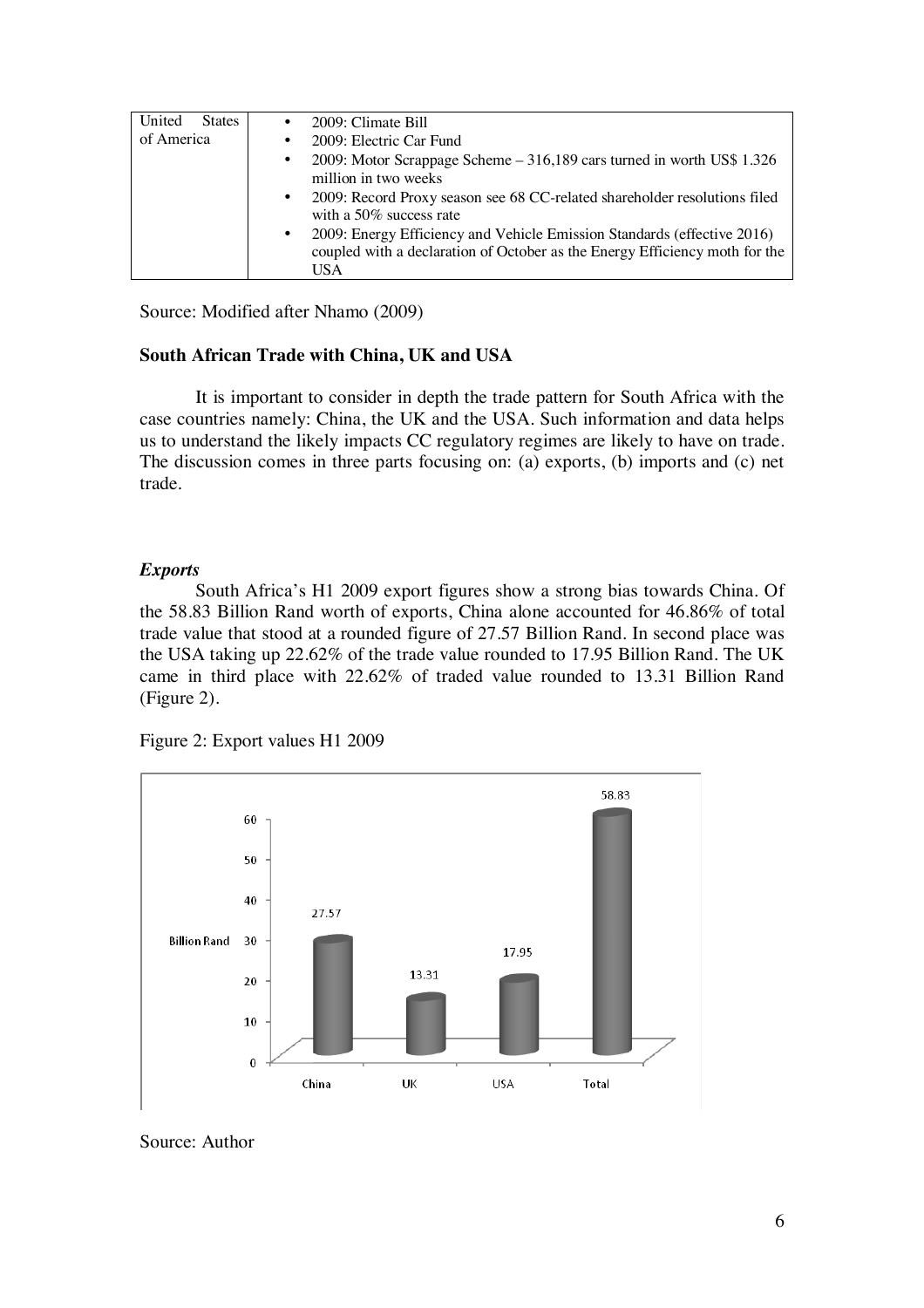South Africa's ranked export sectors for 2008 and H1 2009 as retrieved from the Department of Trade and Industry (DTI) and analysed with regard to the three countries under review are shown in Table 2. The Table presents 21 trade sectors as identified by the DTI. Table 2 shows that up to 85.36% of export value in H1 2009 was accounted for by five trade sectors namely: mineral products (ranked  $1<sup>st</sup>$  and contributing 33.19% of total value exported); natural or cultured pearls, precious or semi-precious ( $2<sup>nd</sup>$  and contributing 18.06% of value); base metals and articles of base metals  $(3<sup>rd</sup>$  and taking up 16.98% of value); vehicle, aircraft, vessels and associated transport  $(4<sup>th</sup>$  and sharing 12.44% of value); and products of the chimerical or allied industries (in  $5<sup>th</sup>$  position and contributing 4.68% of value). The mineral products sector outweighs all other sectors by far as it stays clear at 33.19% of total export value for H1 2009.

Further insights reveal that the top ten trade sectors contributed 96.38% of total export value. Included in this enlarged group are products that have been on the attack in terms of their carbon footprint in the UK and the EU like vegetable products (in  $6<sup>th</sup>$  place and contributing a significant 2.82% of export value); prepared foodstuffs, beverages, spirits and vinegar  $(7<sup>th</sup>$  and sharing a significant 2.78% of export value). For further analysis regarding rankings and differences between the three countries for H1 2009 and 2008 refer to Table 2.

Additional analysis by country presents other dimensions. For example, whilst mineral products exported to China ranked  $1<sup>st</sup>$  in both 2008 and H1 2009, these ranked  $2<sup>nd</sup>$  and  $5<sup>th</sup>$  in the UK and  $6<sup>th</sup>$  and  $5<sup>th</sup>$  for the USA destination respectively. The other observation is that whilst vehicles, aircraft, vessels and associated transport exports ranked  $2<sup>nd</sup>$  and  $1<sup>st</sup>$  for the USA in 2008 and H1 2009, these ranked very low for China and the UK. Total export value to China ranked  $12<sup>th</sup>$  and  $11<sup>th</sup>$  for the same period, whilst for the UK market these ranked  $8<sup>th</sup>$  and  $9<sup>th</sup>$  respectively.

South African vehicle exports and associated products in the sector to the USA ranked  $1<sup>st</sup>$  and  $2<sup>nd</sup>$  in 2008 and H1 2009 respectively (Table 2). This scenario presents a huge challenge to the local export sector as more stringent carbon regulations will be in place by 2016 (Crawley, 2009). Vehicle manufacturers will be forced to increase fuel efficiency by an average 6.6 litres per 100km, by 2016. Exhaust emissions will also be regulated for the first time with a major goal of cutting carbon emissions by 21% by 2030 and reducing dependence on imported oil. This initiative means South African manufacturers must comply if they intend maintaining the USA export market. The CC regulatory regime was expected to cost the USA industry an estimated \$60 billion (Crawley, 2009). Vehicle emissions would have to meet a combined average of GHG emission of 155g/km by 2016.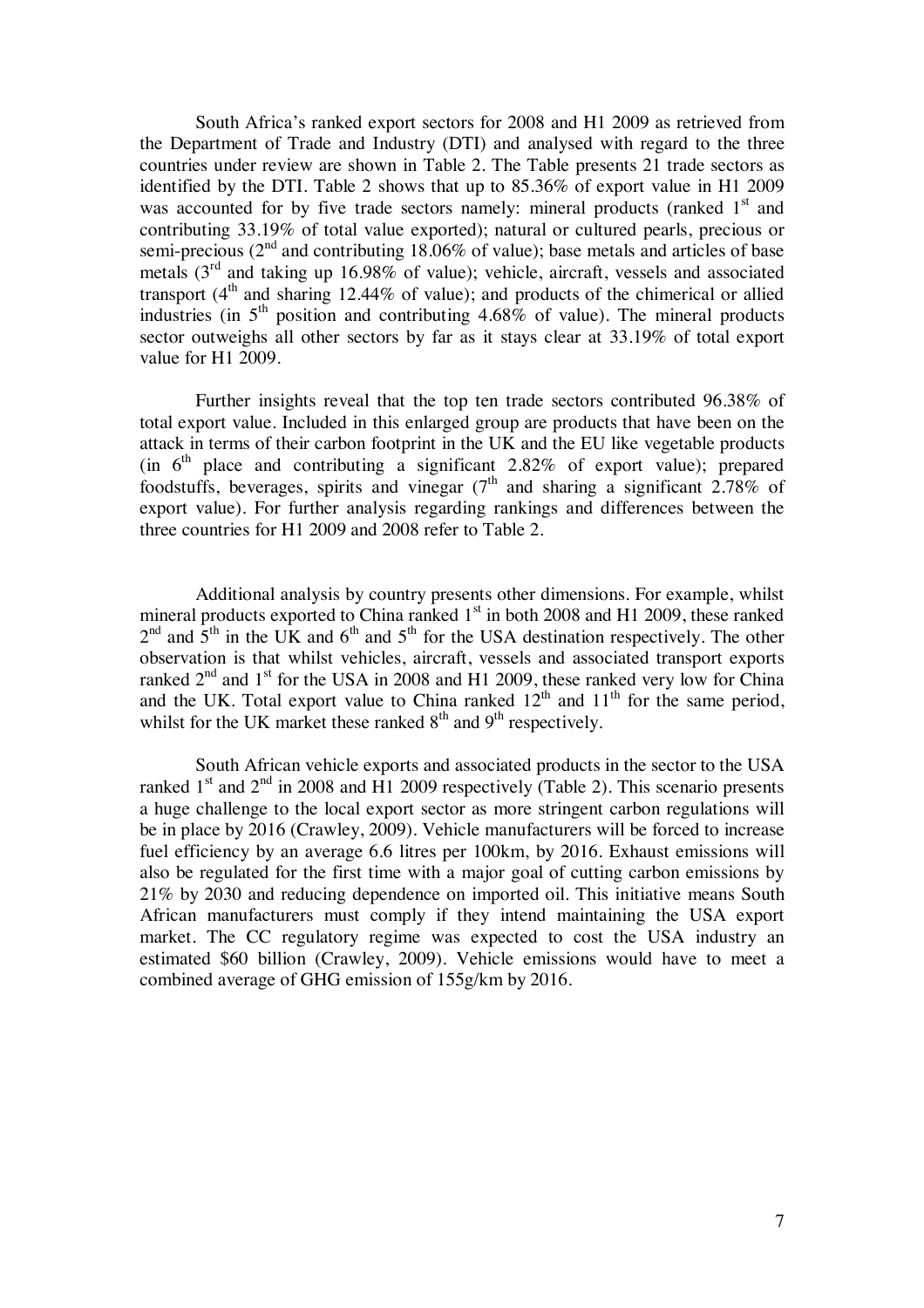|                                                                  | Rand Value<br>China | Rank           |                         | Value UK<br>Rand | Rank                     |                | Rand Value<br>USA |                | Rank           | Aggregate<br>Value | Rank           | శ       |
|------------------------------------------------------------------|---------------------|----------------|-------------------------|------------------|--------------------------|----------------|-------------------|----------------|----------------|--------------------|----------------|---------|
| <b>SECTION NAME</b>                                              | 2009                | 2009           | 2008                    | 2009             | 2009                     | 2008           | 2009              | 2009           | 2008           | H1 2009            | 2009<br>HТ     | H1 2009 |
| SECTION V: MINERAL PRODUCTS                                      | 17,184,133          | $\mathbf$      |                         | 874,047          | 5                        | $\sim$         | 1,470,089         | 5              | ဖ              | 9.528.269          | $\overline{ }$ | 33.19   |
| Ę<br>SECTION XIV: NATURAL OR CULTURED PEARLS, PRECIOUS OR SEMI   | 1,119,951           | က              | က                       | 6,005,487        | $\overline{\phantom{0}}$ |                | 3,500,197         | 2              |                | 10,625,635         | $\sim$         | 18.06   |
| SECTION XV: BASE METALS AND ARTICLES OF BASE METAL               | 6,985,077           | 2              | 2                       | 646,284          | ဖ                        | 4              | 2,355,702         | S              | S              | 9,987,063          | က              | 16.98   |
| SECTION XVII: VEHICLES, AIRCRAFT, VESSELS & ASSOCIATED TRANS     | 51,385              | π              | $\overline{\mathbf{C}}$ | 343,341          | ၜ                        | $\infty$       | 6,926,520         |                | 2              | 7,321,246          | 4              | 12.44   |
| SECTION VI: PRODUCTS OF THE CHEMICAL OR ALLIED INDUSTRIES        | 467,181             | ဖ              | 4                       | 424,272          | $\infty$                 | တ              | 1,862,548         | 4              | 4              | 2,754,001          | 5              | 4.68    |
| SECTION II: VEGETABLE PRODUCTS                                   | 8,943               | 으              | S                       | 1,470,972        | $\sim$                   | 5              | 177,650           | $\infty$       | ∞              | 1,657,565          | ဖ              | 82      |
| SECTION IV : PREPARED FOODSTUFFS; BEVERAGES, SPIRITS, & VINEG    | 11,717              | ၜ              | $\Rightarrow$           | .001,202         | S                        | ဖ              | 525,309           | $\overline{ }$ | $\overline{ }$ | ,638,228           | $\overline{ }$ | 2.78    |
| G<br>SECTION XVI: MACHINERY & MECHANICAL APPLIANCES; ELECTRICAL  | 139,740             | $\infty$       | $\infty$                | 999,366          | 4                        | S              | 126,840           | ဖ              | 5              | ,265,946           | $\infty$       | 2.15    |
| SECTION X : PULP OF WOOD OR OF OTHER FIBROUS CELLULOSIC MATE     | 406,670             | L              | $\overline{ }$          | 557,287          | Z                        | r              | 133,444           | ₽              | ∓              | 1,097,401          | တ              | 1.87    |
| SECTION VII: PLASTICS & ARTICLES THEREOF; RUBBER & ARTICLES      | 486.274             | 4              | ဖ                       | 174,242          | $\Rightarrow$            | $\Rightarrow$  | 164,540           | ၜ              | တ              | 825,056            | $\Rightarrow$  | 1.40    |
| SECTION XI: TEXTILES & TEXTILE ARTICLES                          | 472,656             | 5              | 5                       | 169,454          | Ξ                        | Ξ              | 106,348           | చి             | $\overline{1}$ | 748,458            | Ξ              | 1.27    |
| SECTION XXII: OTHER UNCLASSIFIED GOODS                           | 664                 | ສ              | ڡ                       | 134343           | مبر<br>ب                 | $\overline{1}$ | 100128            | $\overline{4}$ | ₽              | 235,135            | $\tilde{c}$    | 0.40    |
| SECTION XVIII : OPTICAL, PHOTOGRAPHIC, CINEMATOGRAPHIC, MEASU    | 11,705              | ≌              | $\overline{4}$          | 86,164           | $\overline{1}$           | $\tilde{c}$    | 130,686           | ≓              | ≌              | 228,555            | 13             | 0.39    |
| SECTION I: LIVE ANIMALS; ANIMAL PRODUCTS                         | 14,717              | $\tilde{c}$    | ≌                       | 80,826           | $\frac{6}{1}$            | $\frac{6}{1}$  | 123,083           | $\tilde{c}$    | $\tilde{c}$    | 218,626            | $\overline{1}$ | 0.37    |
| SECTION IX : WOOD & ARTICLES OF WOOD; WOOD CHARCOAL; CORK &      | 1,577               | ₽              | ສ                       | 57,992           | $\frac{1}{2}$            | $\frac{1}{2}$  | 8,557             | ٥Ļ             | 20             | 168,126            | 15             | 29<br>ö |
| SECTION XX: MISCELLANEOUS MANUFACTURED ARTICLES                  | 8,146               | $\frac{6}{1}$  | <u>۾</u>                | 73,847           | 17                       | 15             | 80,019            | 15             | 15             | 162,012            | $\frac{6}{1}$  | 0.28    |
| SECTION VIII: RAW HIDES & SKINS, LEATHER, FURSKINS & ARTICLES    | 79,335              | ₽              | π                       | 3,169            | 22                       | 22             | 74,614            | ٩              | $\overline{1}$ | 157,118            | $\overline{1}$ | 0.27    |
| Σ<br>SECTION XIII: ARTICLES OF STONE, PLASTER, CEMENT, ASBESTOS, | 9.709               | $\overline{4}$ | 17                      | 81,734           | 15                       | 17             | 29,710            | $\frac{8}{10}$ | $\overline{1}$ | 121,153            | $\frac{8}{1}$  | 0.21    |
| SECTION XXI : WORKS OF ART, COLLECTORS' PIECES, & ANTIQUES       | 560                 | ಸ              | ၜ                       | 13980            | $\frac{8}{1}$            | $\frac{8}{1}$  | 45635             | 17             | $\frac{6}{1}$  | 60,175             | <b>o</b>       | 0.10    |
| SECTION XII: FOOTWEAR, HEADGEAR, UMBRELLAS, SUN UMBRELLAS, WA    | 682                 | ٩P             | 51                      | 9347             | ٩P                       | ٩P             | 6418              | 20             | ಸ              | 16,447             | 20             | 0.03    |
| SECTION III : ANIMAL OR VEGETABLE FATS & OILS& THEIR CLEAVAG     | 7,579               | 17             | $\frac{8}{1}$           | 3,733            | $\overline{21}$          | 21             | 1,477             | 51             | 22             | 12,789             | 21             | 0.02    |
| <b>TOTAL</b>                                                     | 27,568,401          |                |                         | 13,311,089       |                          |                | 17,949,514        |                |                | 58,829,004         |                | 100     |

Table 2: Detailed export figures Table 2: Detailed export figures  $\infty$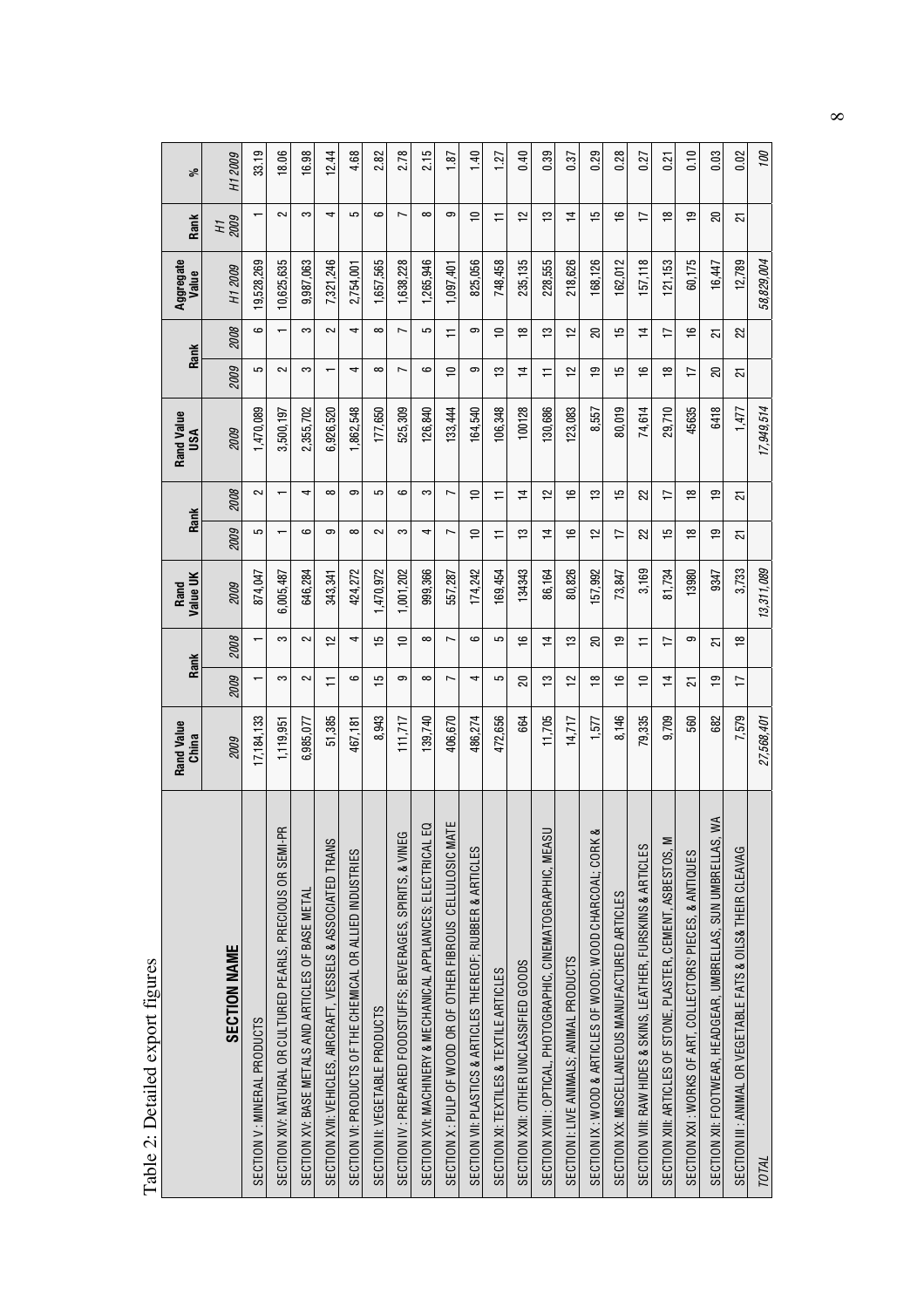Export trends for mineral products from 2005-H1 2009 are presented in Figure 3. Mineral products were ranked  $1<sup>st</sup>$  in H1 2009. Figure 3 reveals a sharp increase in mineral products exported to China. Overall, China accounted for 66.99 Billion Rand (69.77%) of mineral products export value to the three countries between 2005-H1 2009. The total value of the exports was 96.01 Billion Rand. The remaining percentages for the period 2005 to H1 2009 were shared as 18.16% to the UK and 12.07% to the USA.

In 2005 South Africa exported 3.62 Billion Rand worth of mineral wealth to China and as of H1 2009 the figure stood at 17.18 Billion Rand and will have increased significantly by H2 2009. In 2008 South Africa exported 21.66 Billion worth of mineral products to China. This figure reflects a 600% growth in mineral products exports to this destination since 2005 when the figure was only 3.62 Billion Rand. Whilst the trend is upward for China, this is not the same for the UK and the USA export markets. The export value of mineral products to the USA has been on a decline since 2007. As of H1 2009, South Africa exported less than a Billion Rand worth of mineral products to the USA.



Figure 3: Export trends for mineral products

### Source: Author

### *Imports*

South Africa's H1 2009 import figures once more show a strong bias towards China. Of the 69.07 Billion Rand worth of imports, China alone accounted for 51.02% (35.24 Billion Rand rounded) of total value. In second place was the USA taking up 33.71% of the import value rounded to 23.29 Billion Rand. The UK came in third place with 15.27% of traded value rounded to 10.55 Billion Rand (Figure 4.).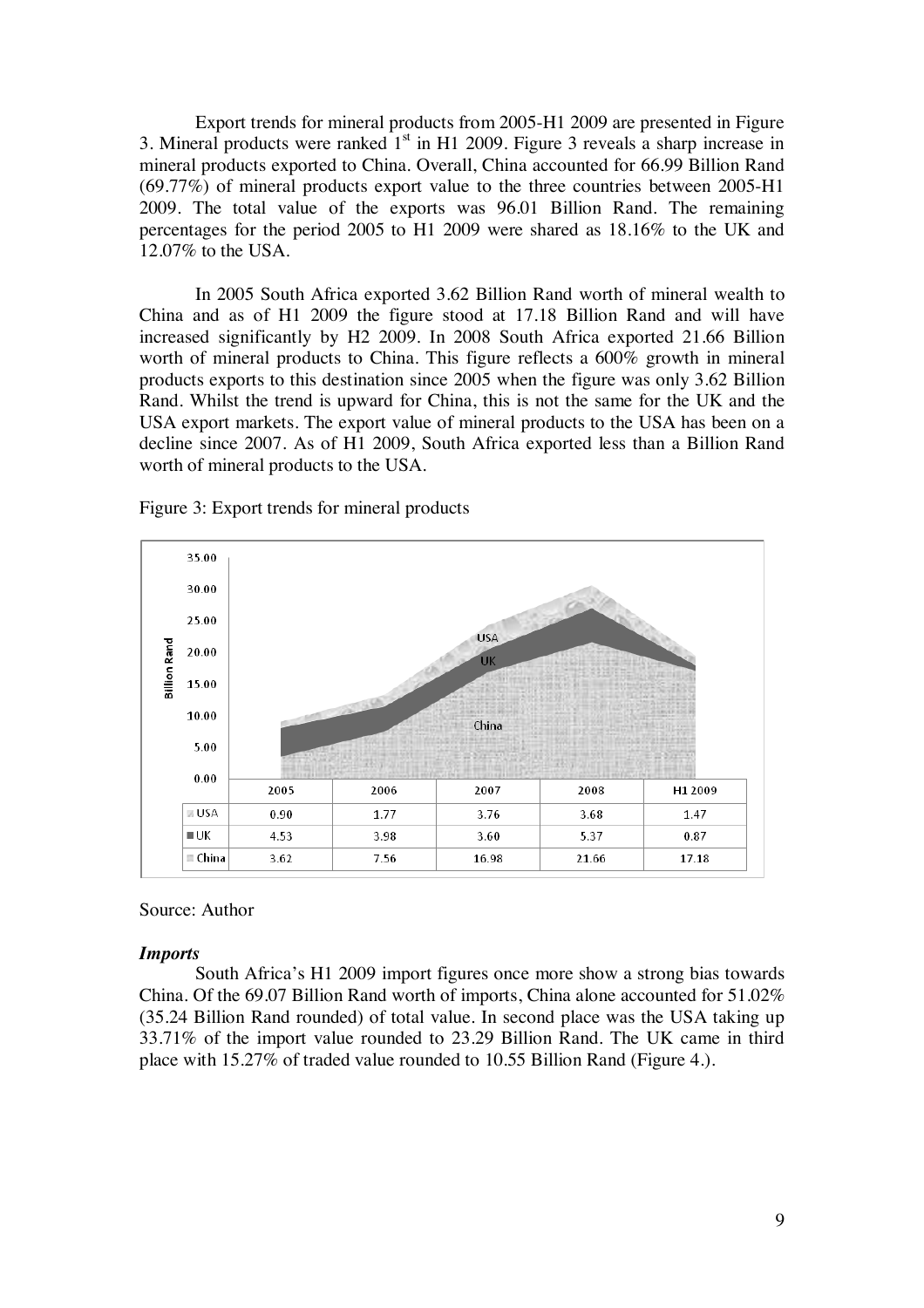Figure 4: Import values H1 2009



#### Source: Author

South Africa's ranked import sectors for 2008 and H1 2009 with regard to the three countries under review are shown in Table 3. Table 3 presents 23 import sectors as identified by the DTI. Up to 72.05% of total import value in H1 2009 was accounted for by five import sectors namely: machinery, mechanical appliances and electrical equipment  $(1<sup>st</sup>)$ ; products of the chemical or allied industries  $(2<sup>nd</sup>$  and contributing 9.64% of import value); vehicles, aircraft, vessels and associated transport  $(3^{rd}$  and contributing 8.55% of total import value); textiles and textile articles  $(4<sup>th</sup>$  and with a portion of 6.93% of total import share) as well as base metals and articles of base metal  $(5^{th}$  with a share of 6.51% of total import value). The machinery, mechanical appliances and electrical equipment sector outweighs all other sectors by far as it stays clear at 40.42% of total import value for H1 2009. The second ranked key import sector (products of the chemical or allied industries) only comes at a distant 9.64%. Further insights reveal that the top ten import sectors contributed 89.23% of total import value. For further analysis regarding rankings and differences between the three countries for 2008 and H1 2009 and 2008 refer to Table 3.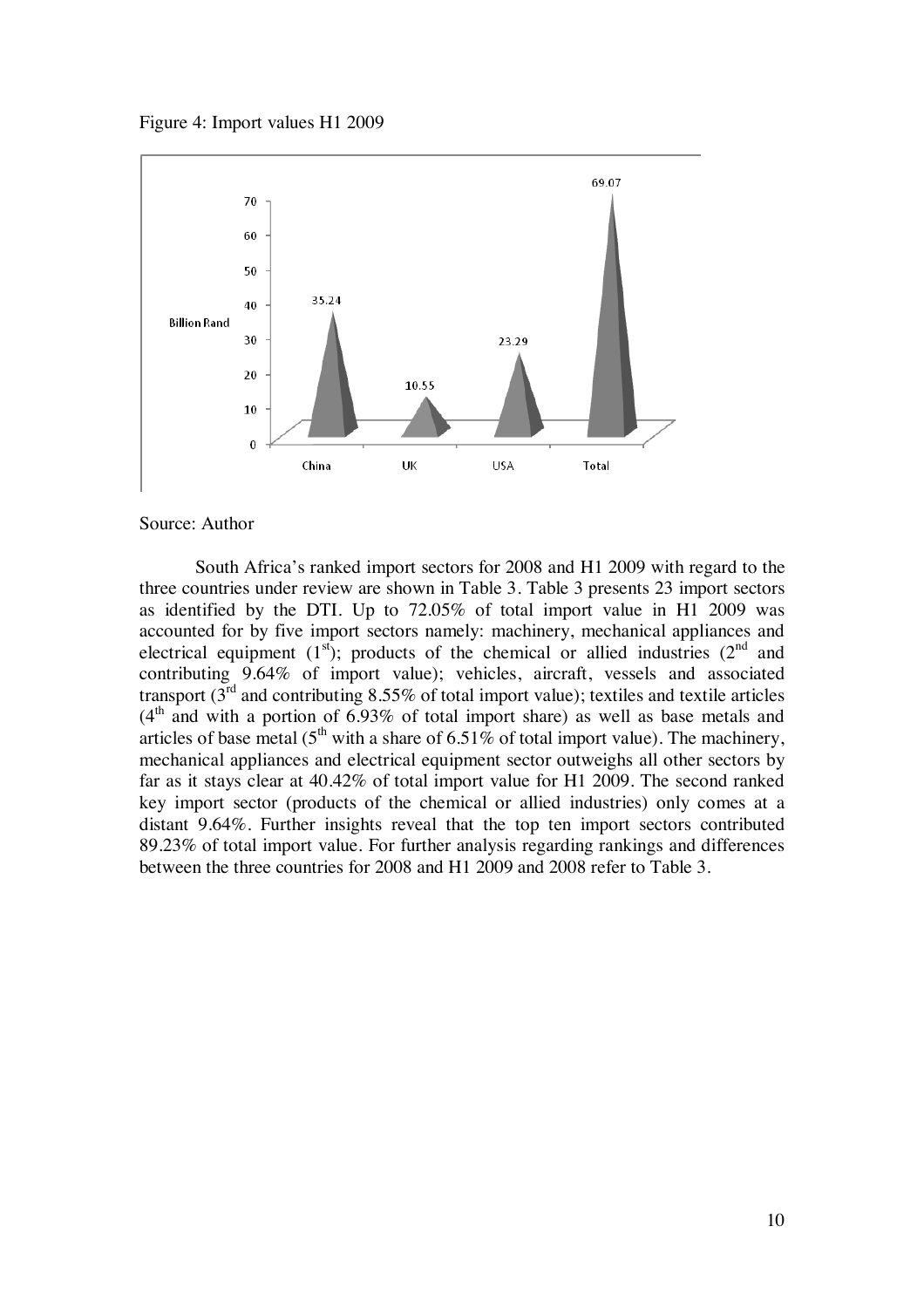|                                                                                | Rand Value<br>China | Rank           |                | Value UK<br>Rand |                | Rank           | Value USA<br>Rand |                | Rank           | Aggregate<br>Value | Rank           | వ్      |
|--------------------------------------------------------------------------------|---------------------|----------------|----------------|------------------|----------------|----------------|-------------------|----------------|----------------|--------------------|----------------|---------|
| <b>SECTION NAME</b>                                                            | 2009                | 2009           | 2008           | 2009             | 2009           | 2008           | 2009              | 2009           | 2008           | H1 2009            | H1 2009        | H1 2009 |
| G<br>SECTION XVI: MACHINERY & MECHANICAL APPLIANCES; ELECTRICAL                | 15,562,242          |                |                | 3,368,390        |                |                | 8,985,534         |                |                | 27,916,166         |                | 40.42   |
| SECTION VI: PRODUCTS OF THE CHEMICAL OR ALLIED INDUSTRIES                      | 2,038,732           | 4              | 4              | 1,506,348        | က              | 4              | 3,115,505         | က              | က              | 6,660,585          | 2              | 9.64    |
| SECTION XVII: VEHICLES, AIRCRAFT, VESSELS & ASSOCIATED TRANS                   | 669,406             | ၜ              | $\overline{ }$ | 1,535,649        | $\sim$         | က              | 3,698,370         | 2              | 2              | 5,903,425          | က              | 8.55    |
| SECTION XI: TEXTILES & TEXTILE ARTICLES                                        | 4,476,889           | 2              | က              | 151,446          | ≓              | $\tilde{L}$    | 160,637           | $\overline{1}$ | $\frac{6}{5}$  | 4,788,972          | 4              | 6.93    |
| SECTION XV: BASE METALS AND ARTICLES OF BASE METAL                             | 3,374,907           | S              | 2              | 421.180          | $\approx$      | J              | 700.792           | Ľ              | $\infty$       | 4,496,879          | 5              | 6.51    |
| SECTION XVIII : OPTICAL, PHOTOGRAPHIC, CINEMATOGRAPHIC, MEASU                  | 618,553             | ₽              | ≓              | 511,827          | ဖ              | $\infty$       | 2,044,817         | 4              | 4              | 3,175,197          | ဖ              | 4.60    |
| SECTION VII: PLASTICS & ARTICLES THEREOF; RUBBER & ARTICLES                    | ,219,970            | L              | $\infty$       | 430,128          | ၜ              | ₽              | 896,412           | ဖ              | r              | 2,546,510          | r              | 3.69    |
| SECTION XX: MISCELLANEOUS MANUFACTURED ARTICLES                                | ,803,831            | ဖ              | 5              | 115,132          | $\approx$      | $\overline{4}$ | 319,070           | $\overline{1}$ | ≌              | 2,238,033          | $\infty$       | 3.24    |
| $W^{\mathsf{A}}$<br>SECTION XII: FOOTWEAR, HEADGEAR, UMBRELLAS, SUN UMBRELLAS, | .990,458            | 5              | ဖ              | 7,297            | 21             | 21             | 9,632             | ಸ              | ಸ              | 2,007,387          | ග              | ᡖ<br>ظ  |
| SECTION V: MINERAL PRODUCTS                                                    | 305,510             | 15             | ၜ              | 501,331          | ſ              | ≓              | 1,096,606         | 5              | 5              | 1,903,447          | $\Rightarrow$  | 2.76    |
| SECTION X: PULP OF WOOD OR OF OTHER FIBROUS CELLULOSIC MATE                    | 347,485             | $\overline{4}$ | ≌              | 546,331          | 5              | တ              | 511,141           | တ              | ≓              | 1,404,957          | ∓              | 2.03    |
| SECTION IV : PREPARED FOODSTUFFS; BEVERAGES, SPIRITS, & VINEG                  | 407,130             | చి             | 15             | 611.707          | 4              | ဖ              | 327,034           | ∓              | 으              | 1,345,871          | $\tilde{1}$    | 1.95    |
| SECTION XIII: ARTICLES OF STONE, PLASTER, CEMENT, ASBESTOS, M                  | 773,952             | $\infty$       | ₽              | 94,358           | ≌              | ≌              | 352,585           | $\overline{1}$ | $\overline{1}$ | 1,220,895          | $\frac{3}{2}$  | 1.77    |
| SECTION XXIII: SPECIAL CLASSIFICATION PROVISIONS: ORIGINAL EQ                  | 174,412             | 17             | 17             | 440,195          | ∞              | 5              | 603,220           | ∞              | တ              | 1,217,827          | $\overline{1}$ | 1.76    |
| SECTION II: VEGETABLE PRODUCTS                                                 | 507,555             | ≓              | $\overline{4}$ | 23,169           | $\frac{8}{10}$ | $\overline{1}$ | 206,348           | $\frac{1}{2}$  | $\Rightarrow$  | 737,072            | $\frac{5}{1}$  | 1.07    |
| SECTION VIII: RAW HIDES & SKINS, LEATHER, FURSKINS & ARTICLES                  | 493,910             | $\approx$      | $\tilde{c}$    | 5602             | 23             | 22             | 7188              | 22             | 22             | 506,700            | $\frac{6}{1}$  | 0.73    |
| SECTION I: LIVE ANIMALS; ANIMAL PRODUCTS                                       | 181,324             | ݠ              | $\frac{6}{1}$  | 30,736           | ≒              | ₽              | 77,002            | مبر<br>م       | 51             | 289,062            | 17             | 0.42    |
| ಂಶ<br>SECTION IX : WOOD & ARTICLES OF WOOD; WOOD CHARCOAL; CORK                | 169,322             | ₽              | $\frac{8}{1}$  | 11,207           | င္ဘာ           | ഇ              | 58,344            | $\frac{6}{1}$  | ⋍              | 238,873            | $\frac{8}{1}$  | 0.35    |
| SECTION XIV: NATURAL OR CULTURED PEARLS, PRECIOUS OR SEMI-PR                   | 110,472             | ٣p             | e+             | 77598            | 15             | 2              | 32177             | $\frac{8}{1}$  | ဖ              | 220,247            | $\overline{9}$ | 0.32    |
| SECTION XXII: OTHER UNCLASSIFIED GOODS                                         | 3,372               | ಸ              | 51             | 60,012           | $\frac{1}{2}$  | $\frac{6}{5}$  | 45,079            | 17             | 20             | 108,463            | 20             | 0.16    |
| SECTION XXI: WORKS OF ART, COLLECTORS' PIECES, & ANTIQUES                      | 5,030               | ສ              | ສ              | 80354            | $\overline{4}$ | جه             | 15566             | 20             | ē,             | 100,950            | ಸ              | 0.15    |
| SECTION III : ANIMAL OR VEGETABLE FATS & OILS& THEIR CLEAVAG                   | 2,016               | 22             | 22             | 9.582            | 20             | 20             | 23.734            | ٩Ļ             | ₽              | 35,332             | 22             | 0.05    |
| SECTION XIX : ARMS AND AMMUNITION                                              | S3                  | 23             | 23             | 6309             | 2              | 22             | 3602              | 23             | 23             | 9,964              | 23             | 0.01    |
| Total: Section                                                                 | 35,236,531          |                |                | 10,545,888       |                |                | 23,290,395        |                |                | 69,072,814         |                | 100.00  |

Table 3: Detailed imports figures Table 3: Detailed imports figures 11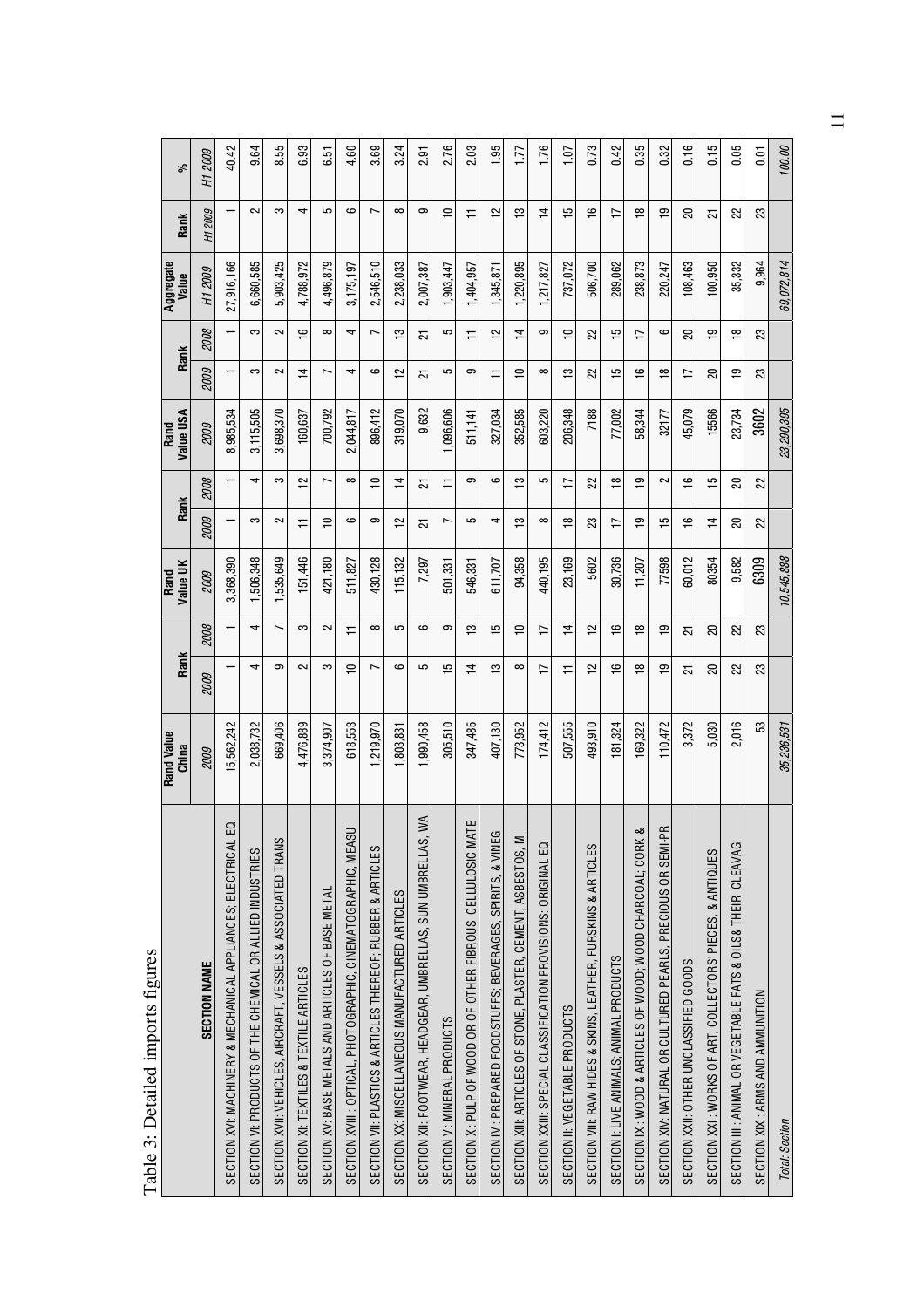Further analysis by country reveals additional dimensions. For example, machinery, mechanical, appliances and electrical equipment products were ranked 1<sup>st</sup> across the three import markets in both 2008 and H1 2009. However, whilst textiles and textiles articles imports ranked  $2<sup>nd</sup>$  and  $3<sup>rd</sup>$  for China in 2008 and H1 2009 respectively, this figure differs greatly from those from the UK (ranked  $11<sup>th</sup>$  and  $12<sup>th</sup>$ ) and the USA where it was ranked even lower at  $14<sup>th</sup>$  and  $16<sup>th</sup>$  respectively. Assuming the Chinese government moves towards regulating the textiles and textiles articles export sector for climate compliance, then the impacts will be felt significantly by South Africa as this is one of the key import sectors. The likely pressure will be on a need to move towards organic and other climate friendly farming practices that increase the production costs. This will in turn result in much expensive textiles and textiles articles for South Africa. A similar trend is also evident in terms of the footwear, headgear, umbrellas and sun umbrellas ranked  $5<sup>th</sup>$  in both 2008 and H1 2009 imports from China. This sector was ranked very low  $(21<sup>st</sup>)$  place across the reporting period in both the UK and the USA.

Import trends for machinery, mechanical, appliances and electrical EQ in H1 2009 from 2005-H1 2009 are presented in Figure 5. The machinery, mechanical, appliances and electrical equipment sector was ranked  $1<sup>st</sup>$  in H1 2009. Figure 5 also reveals a sharp increase in imports for machinery, mechanical, appliances and electrical equipment from China. Overall, China accounted for 109.94 billion Rand (51.58%) of mineral products import value from the three countries between 2005 and H1 2009. The total value of the imports stood at 213.16 Billion Rand. The remaining percentages for the period 2005 to H1 2009 were shared as 18.82% to UK and 31.60 to the USA. In 2008 South Africa imported 37.62 Billion Rand worth of machinery, mechanical, appliances and electrical equipment from China. This figure reflects a 311.42% growth in machinery, mechanical, appliances and electrical equipment imports from China since 2005 when the figure was only 12.08 Billion Rand. A similar upward trend is also evident with the other two import markets, the UK and the USA (Figure 5).



Figure 5: Imports trends for machinery, mechanical appliances & electrical equipment

Source: Author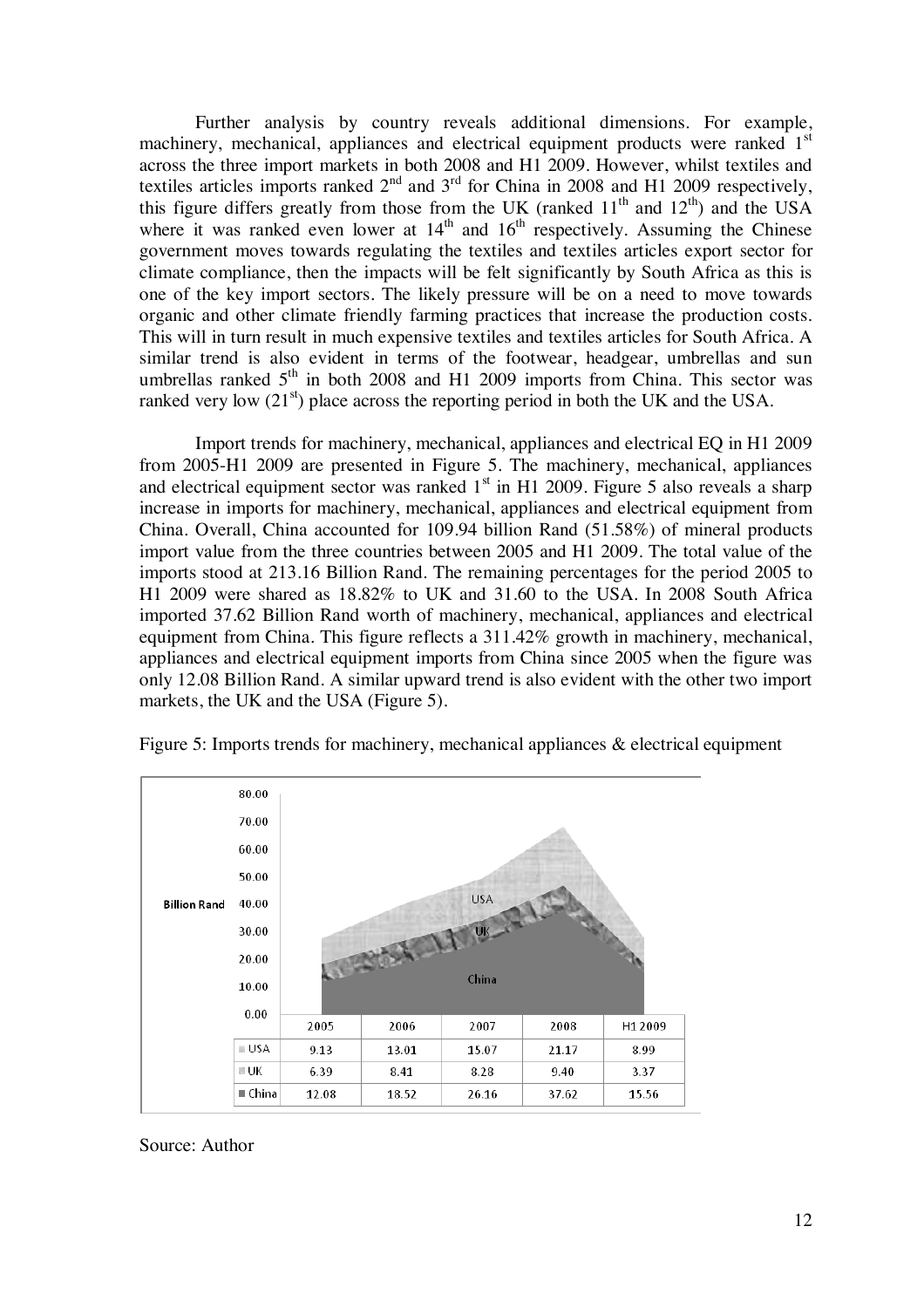The WRI (2009a: 1) notes that China's approach in addressing CC as spelt out in the National climate Change Programme utilises a mixture of regulatory instruments. The WRI identifies the use of targets and quotas, industrial and equipment standards, energy taxes and financial incentives and penalties. It is the application of industrial and equipment standards that will have significant bearing for South African trade as this affects both the inward and outward movement of goods traded between the two countries. The Chinese economy being much bigger than that of South Africa is likely to have that influence in terms of the direction of trade.

## *Net trade H1 2009*

The net trade for H1 2009 is shown in Figure 6. Apart from the UK, the figures showed trade deficit with China (-7.67 Billion Rand) and the USA (-5.34 Billion Rand). There was also a deficit in terms of total trade for the H1 2009 period and this figure stood at a negative -10.24 Billion Rand. South Africa is a net exporter to the UK as reflected by the positive figure of 2.76 Billion Rand. The top 5 export product cluster sectors to the UK contributed 77.7% of the total value of 13.32 Billion Rand. These cluster sectors (ranked from  $1<sup>st</sup>$  to  $5<sup>th</sup>$ ) were: natural or cultured pearls, precious or semiprecious (taking up 45.10% of total value); vegetable products (11.00%); prepared foodstuffs, beverages, spirits and vinegar (7.50%); machinery, mechanical appliances and electrical equipment (7.50%); and mineral products; (6.60%). The top 10 export product cluster sectors contributed 93.90%. Base metals and articles of base metal (ranked  $6<sup>th</sup>$ ); pulp of wood or of other fibrous cellulosic mate  $(7<sup>th</sup>)$ ; products of the chemical or allied industries (8<sup>th</sup>); vehicles, aircraft, vessels and associated transport (9<sup>th</sup>); and plastics, articles thereof, rubber and articles  $(10<sup>th</sup>)$  completed the top 10 export sectors to the UK. Among the export products identified in the top 10 are some that can be negatively impacted by both CC regulatory regimes in the UK as well as CC vulnerability in the host country South Africa. The Food Miles Programme in the UK and EU can negatively and significantly impact on vegetable products as well as prepared foodstuffs, beverages, spirits and vinegar exports as importing such from South Africa leads to high carbon footprints.

Figure 6: Net trade H1 2009

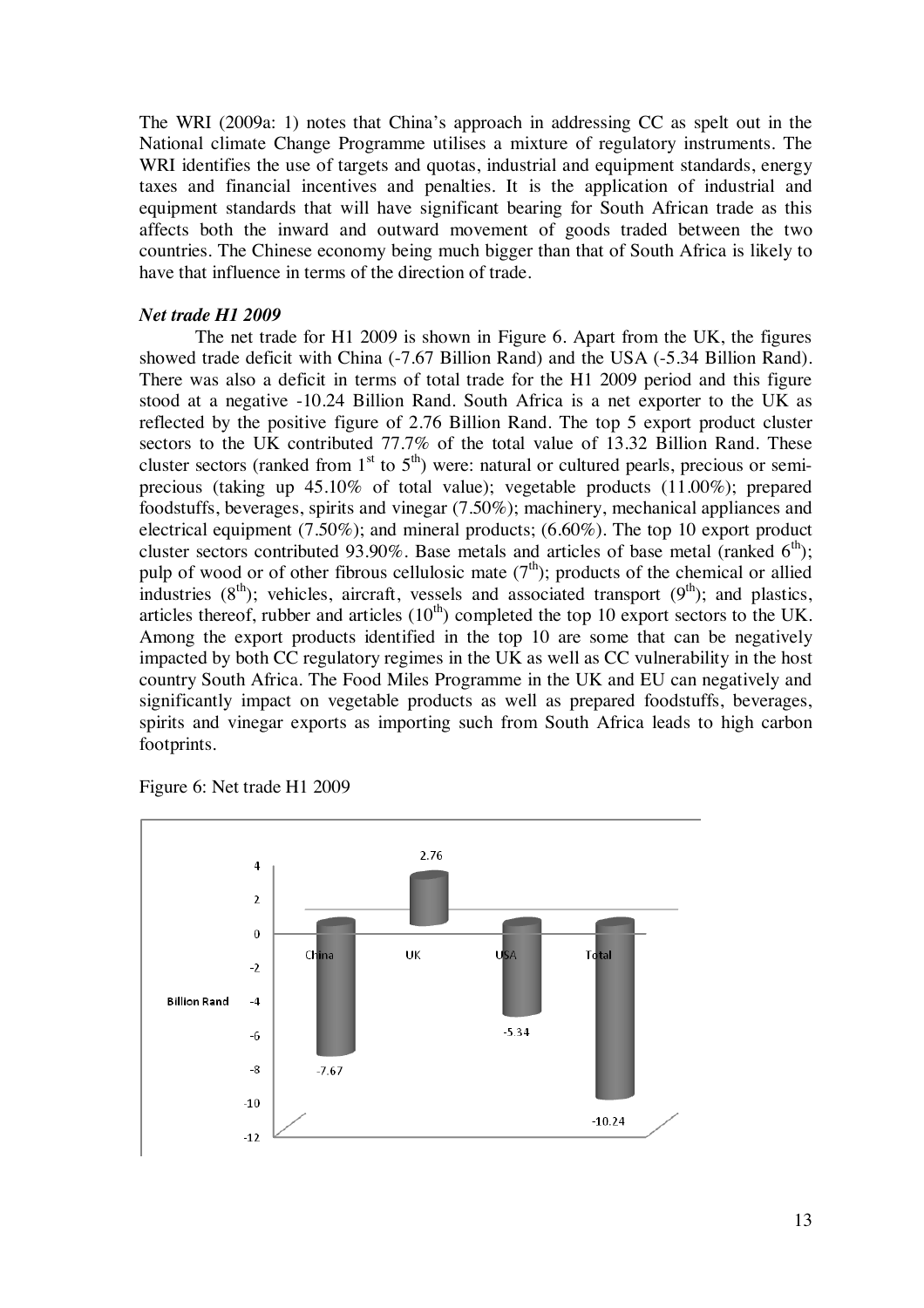#### Source: author

## **Looking ahead**

The World Bank (2010: 263) introduces the concept of taxing virtual carbon and raises the question: "Should carbon be taxed where it is emitted, or at the point where goods are consumed on the basis of their "embodied" or "virtual" carbon?" Virtual carbon is the amount of carbon emitted in producing and delivering a particular good and service. The Bank reports that many major exporting countries argue that at off source carbon taxing will penalise them yet much of the carbon is generated and emitted during the production process of export goods. China and the Russian Federation are reported by the Bank as net exporters of virtual carbon with the EU, USA and Japan being net importers. Hence, a facility to have countries imposing a carbon tax will be concerned with competitiveness and carbon leakage effects if competing countries do not have similar measures in place. This will result in considerations to tax virtual carbon imports to level the playing field.

The average tariff on imported goods and services if virtual carbon is taxed at \$50 a ton of  $CO<sub>2</sub>$  (in percentage) for the countries under discussion is presented in Table 4. The figures indicated are commensurate with experience in emission permits issued in the EU European Emission Trading Scheme. To support the line of argument in this paper, the World Bank concludes that virtual carbon tariff rates faced by emerging economies like South Africa could be significant if the world goes this route. Unilateral imposition of virtual carbon tariffs is highly likely and would be another source of trade friction and wars.

|               |                        |       |       |        | Importing $(\%)$ |                        |
|---------------|------------------------|-------|-------|--------|------------------|------------------------|
|               | Country                | China | EU15  | South  | <b>USA</b>       | Trade-weighted Average |
|               |                        |       |       | Africa |                  | (%) Exporting Country  |
|               | China                  | 0.00  | 10.50 | 11.10  | 10.30            | 5.10                   |
|               | EU15                   | 1.10  | 0.00  | 1.20   | 1.20             | 7.63                   |
|               | South Africa           | 10.60 | 9.80  | 0.00   | 8.90             | 7.33                   |
| Exporting (%) | <b>USA</b>             | 3.10  | 3.10  | 3.20   | 0.00             | 6.38                   |
|               | Trade-weighted Average |       |       |        |                  |                        |
|               | (%) Importing Country  | 3.70  | 5.85  | 3.88   | 5.10             | N/A                    |

Table 4: Average tariffs on imports if virtual carbon is taxed at \$50 a ton of  $CO<sub>2</sub>$  (percent)

Source: Recomputed after Artkinson et al (as cited in World Bank 2010: 263)

The last column in Table 4 represents the trade-weighted average tariff faced by the exporting country within the grouping and the last row is the trade-weighted average tariff applied by the importing country within the grouping. The EU 15 is included to incorporate the UK. The trade-weighted average tariff faced by South Africa when exporting to China, the EU and the USA will be 7.33% and 10.60% if exporting to China. Likewise, the trade-weighted average tariff applied by South Africa when importing from China, the EU and the USA will be 3.88% (and 11.10% if importing to China).

 In his speech to the UN Secretary General's High Level Summit on Climate Change focused on building bridges for a new climate deal agreement post 2012, South African President Jacob Zuma raised key issues. The meeting took place on 22 September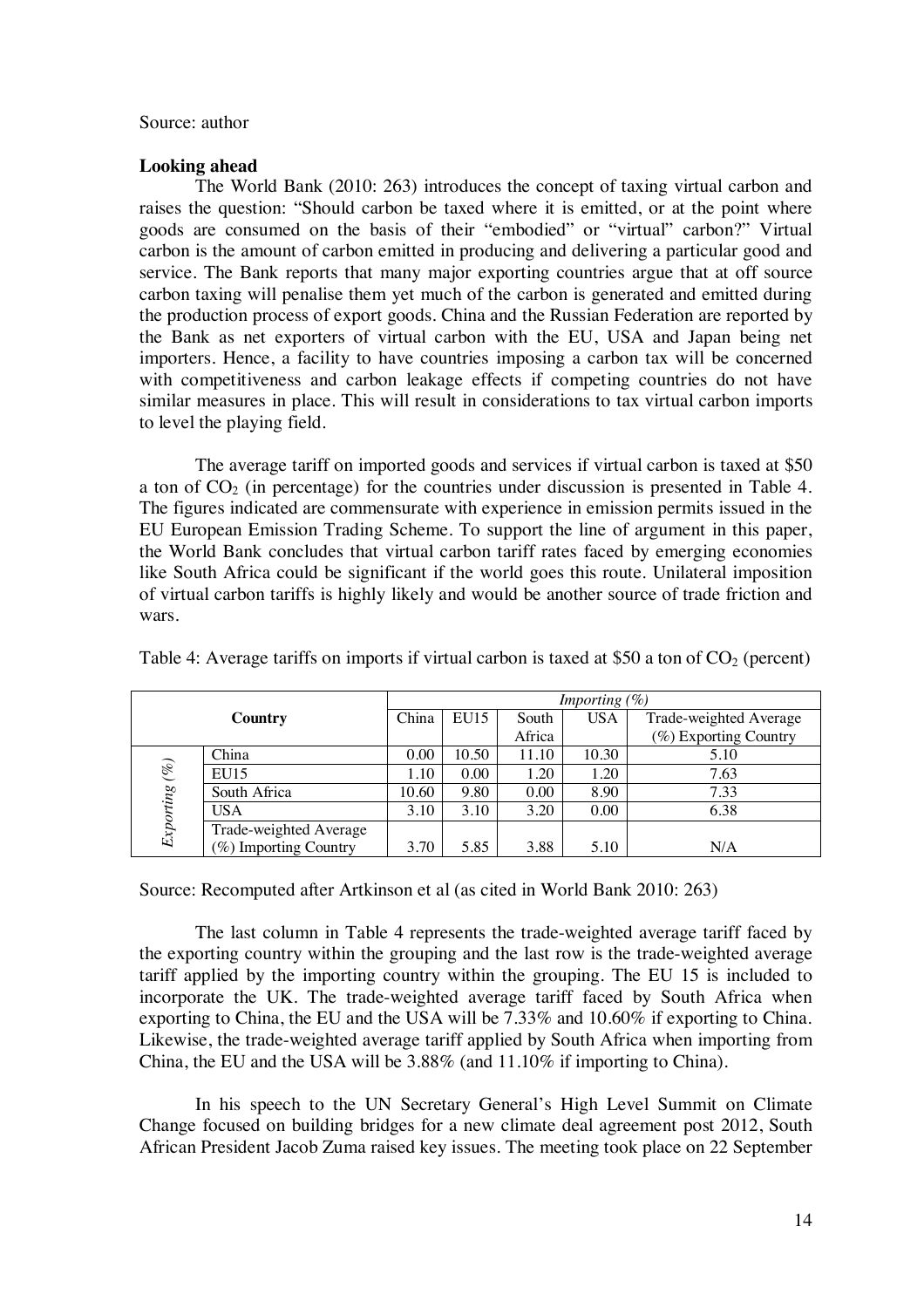2009 in New York, USA. President Zuma mentioned that there was a need to move swiftly and ensure there would be a new climate treaty. He, however, cautioned and said:

The global agreement should be guided by a shared vision. It should be inclusive, fair and effective. It must recognise that solving the climate problem cannot be separated from the struggle to eradicate poverty. … On mitigation, the agreement must contain ambitious, quantified, and legally binding emission reduction commitments by developed countries. It must set the framework for mitigation actions by developing countries that are supported and enabled by finance and technology. … Our goal should be to significantly reduce emissions across the globe without constraining development in the countries of the South (Zuma, 2009: 1).

It is the last part of President Zuma's speech that is most profound in terms of what this paper hopes to achieve. Stringent CC regulatory regimes in key South African trade partners will certainly have implications for both the export and import markets as well net trade. If not adequately checked, the bias will always remain against South Africa, particularly the exports. Hence CC regulatory regimes should still leave room for development and poverty eradication, especially from an emerging economy's perspective like South Africa.

In her speech during South Africa Carbon Capture and Storage Conference (CCS) on 29 September 2009, Energy Minister, Dipuo Peters reiterated the same views from the President. She, however, added that government was in full support of the CCS technology as a transitional mechanism to move towards a low carbon South Africa (Peters, 2009). Diverging from her prepared speech, Minister Peters challenged participants to be the Biblical *Noahs* of our times and make a difference by doing what is right. The very first workshop organised by the Department of Energy under Peters' Ministry to discuss building blocks and a road map to CCS regulation in South Africa took place in Midrand on 30 September 2009.

The stage is set for a low carbon global economy. As one of the emerging global leaders and players, South Africa must play ball or else the country's solid development path will be curtailed if a trade regime that is climate compliant is not put in place. Such a trade regime must focus at both the export and import markets. Although the greatest challenge will be coming from the UK (including its EU trade block) and the USA, China is likely to follow suit as more and more global pressure is exerted, especially from the developed North for it to move towards a low carbon economy. As discussed earlier, some of South Africa's top exports, especially to the UK include products that are exposed to both a stringent CC regulatory regime and a vulnerable physical local landscape.

South Africa needs to move with others in making sure that the catch up game is in place. There is no doubt that the three case countries are more advanced in terms of addressing the need to transform to greener, low carbon entities. Even if the Copenhagen round of climate negotiations fails to come up with a strong post 2012 framework, individual countries who are trade partners to South Africa including those from the South like Brazil, India and Mexico will be putting in place significant climate compliant regimes.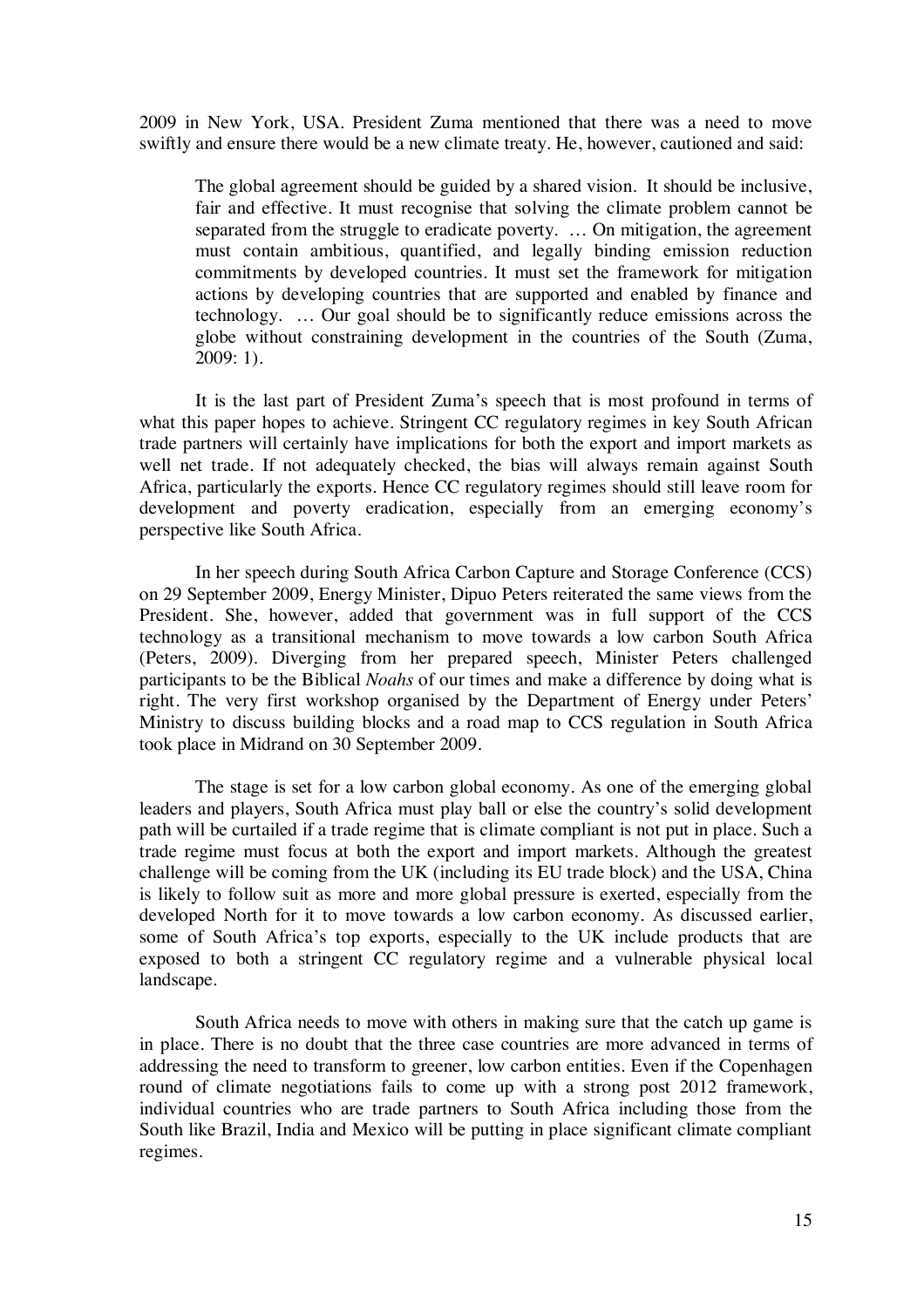It will be hypocritical not to acknowledge great work and progress made by South Africa in the face of the global CC challenge so far. The framework and political will to migrate to a green South Africa is in place. What remains is to awaken some of the policies in place. The Long Term Mitigation Strategy (LTMS), for example, identifies a need to move towards a green economy as well as develop CCS technology and deploy it. The environmental tax reform is another initiative currently running. The energy Efficient Accord (DME, 2005) and the Carbon Disclosure Project (CDP) (Carbon Disclosure Project, 2009) are two landmark voluntary climate regulatory regimes that have been put in place by business. The challenge that still remains in this arena is the fact that there has not been a united CC voice from business associations in the land. Some of the key national CC regulatory regimes since 1996 (Busa, 2009; Creamer, 2009; DEAT, 2007; DME, 2005; Manuel, 2009; National Treasury, 2006; Nhamo, 2006; RSA, 1996) are listed herewith.

- 2009: Wind Atlas for South Africa (in preparation)
- 2009: National Solar Water Heating (SWH) Strategic Framework
- 2009: Regulations on Carbon Capture and Storage (exploratory work underway)
- 2009: National Climate Change Response Strategy (under preparation)
- 2009: Green Jobs Proposal/Strategy (under preparation)
- 2009: Draft Taxations Laws Amendment Bill 2009
- 2009: National Statement following the  $2<sup>nd</sup>$  National CC Summit
- 2009: Independent Power Producers (IPP) Feed in Tariffs
- 2008: National Energy Act
- 2007: Long Term Mitigation Strategy passed
- 2007: National Statement following the  $1<sup>st</sup>$  National CC Summit
- 2006: A Framework to Support Environmental Fiscal Reform in South Africa
- 2005: Energy Efficiency Strategy
- 2005: Sustainable Development Criteria for CDM Projects
- 2004: Regulations for the Establishment of the Designated National Authority
- 2004: National Climate Change Response Strategy
- 2004: White Paper on the Promotion of Renewable Energy
- 2002: Ratification of the Kyoto Protocol to the UNFCCC
- 1997: Ratification of the UNFCCC
- 1996: Constitution of South Africa

However, the insights raised by both President Jacob Zuma and his Minister for Energy Mrs Peters as discussed earlier remain valid. South Africa and other emerging economies need to address CC issues in a manner that does not compromise and curtail development, poverty eradication and job creation. Hence the principle of common but differentiated responsibilities and capabilities is still a pillar. South Africa must also be in the forefront in terms of pioneering CCS technology leading to its deployment in the country. This is a measure that will go a long way in reducing the carbon footprint of many export products using dirty electricity generated from carbon heavy fossil fuels.

Energy efficiency and carbon disclosure must be made mandatory so as to operationalise some of the policies already in place like the LTMS. The South African business community is also challenged to continue the good work in terms of engaging initiatives including energy efficiency and carbon disclosure. The green jobs proposal and strategy currently in the pipeline must be finalised without delay. This proposal has great potential to stir the economy to higher heights in terms of climate compliance.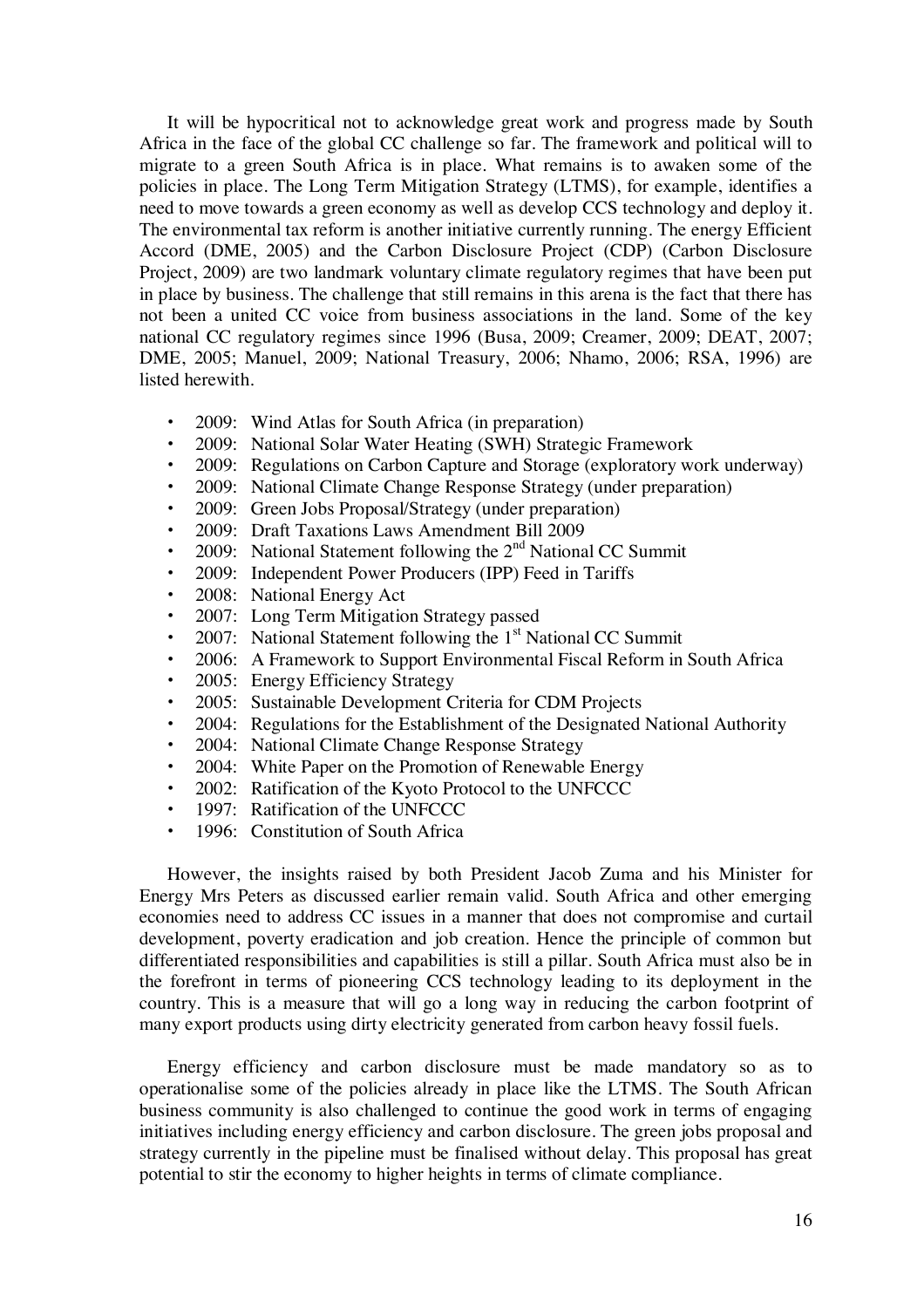#### **Conclusions**

This paper addressed a need for the South African economy to be climate compliant in terms of its trade policy. The top three trade partners (China, the UK and the USA) were purposively identified based on the volume of trade with South Africa. The work revealed that an array of CC regulatory regimes has emerged from these South African trade partners. It also emerged that even if China will eventually not take (mandatory) targets in terms of greenhouse gas emission reduction in 2013, countries from the developed North, especially, the UK, EU and the USA have been engaging China with a single goal to her to reduce its huge carbon footprint. The study noted that global pressure to coerce China into reducing emissions will have spill over effects as China will in turn force its key trading partners like South Africa to do likewise. Although many still believe China is not doing enough voluntarily to curtail its emissions, reports from that country show great movement towards a low carbon economy. The other remaining key trade partners to South African, particularly the UK and the EU trade block were regarded as having been way ahead in terms of climate compliance. The new USA administration has also joined the global movement to reduce emissions and have since put in place stringent vehicle emissions and efficiency regulatory regime effective in 2016. Another aspect deliberated upon in the paper concerns climate change related tariffs that are very much biased against South Africa. The paper therefore acts as a warning and wake-up call to the South African businesses, especially the export sector and decision makers to be pro-active and work towards a low carbon trade regime in the country. The paper also acknowledged that South Africa has done well and is moving at a relatively fast pace towards a climate compliant economy. Some of the key climate change regulatory policies identified included the Long Term Mitigation Scenario and ongoing work looking at the National Climate Change Response Strategy, Environmental Fiscal Reform Strategy and the Green Jobs Strategy. The country should, however, move swiftly towards instituting a climate compliant import regime as well.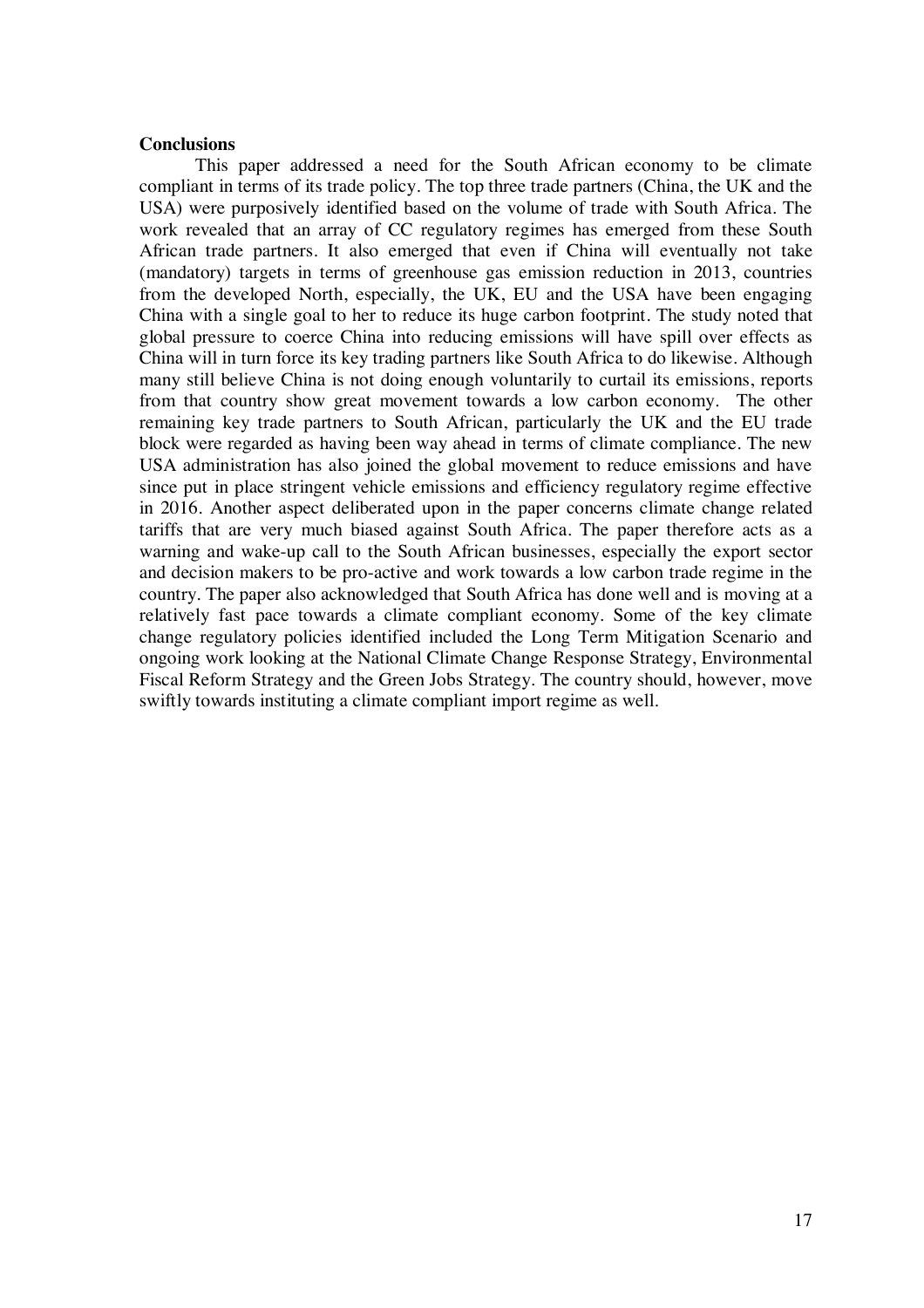## **References**

- Busa (Business Unity South Africa). 2009. Preliminary BUSA submission: Draft Taxation Laws Amendment Bills June 2009. Pretoria: Business Unity South Africa.
- Campbell, D. 2009. United States Climate Change and Energy Policy: An Overview and Analysis. *Facet Analysis, 2,* 1-32.
- Carbon Disclosure Project. 2009. CDP 2009 (CDP7) Information Request Johannesburg: Carbon Disclosure Project 2008.
- Centre for Climate Strategies. 2008. *Climate change policy as economic stimulus: Evidence and opportunities from the States* New York: Centre for Climate Strategies.
- Crawley, J. 2009. US President Obama announces regulations for vehicle energy efficiency. http://www.busrep.co.za/index.php?fSectionId=565&fArticleId=5167745 (accessed 9 October 2009).
- Creamer, T. 2009. 'Green jobs' plan in SA stimulus framework. http://www.engineeringnews.co.za/article/green-jobs-plan-included-in-sa-stimulusframework-2009-02-23 (accessed 30 August 2009).
- DEAT (Department of Environmental Affairs and Tourism). 2007. *Long Term Mitigation Scenarios Strategic Options for South Africa*. Pretoria: Department of Environmental Affairs and Tourism.
- DME (Department of Minerals and Energy). 2005. *Energy Efficiency Accord*. Pretoria: Department of Minerals and Energy.
- DTI (Department of Trade and Industry). 2009. Trade statistics. http://www.thedti.gov.za/econdb/raportt/defaultrap.asp (accessed 6 October 2009) Econsense. 2007. Fact sheet: Climate Policy. http://www.climate-policy-
- map.econsense.de (accessed 5 October 2009).
- Edwards, B. 2008. China Passes U.S., Leads World in Power Sector Carbon Emissions CGD. http://www.cgdev.org/content/article/detail/16578/ (accessed 9 October 2009).
- IEA (International Energy Agency). 2008. *International comparison of CO<sub>2</sub> emissions trends and potentials*. Paris: IEA.
- Manuel, T. 2009. Budget Speech 2009. Pretoria: National Treasury.
- National Treasury. 2006. *A Framework for Considering Market-Based Instruments to Support Environmental Fiscal Reform in South Africa*. Pretoria: Department of Science and Technology.
- Nhamo, G. 2006. Institutional and legal provisions for the Clean Development Mechanism in South Africa. In *Environmental Economics and Investment Assessment*, ed. K.Aravossis, C. A. Brebbia, E. Kakaras, & A. G. Kungolos, 167-176). Southampton: Witpress.
- Nhamo, G. 2009. Climate Change: Double Edged Sword for African Trade and Development. *International Journal of African Renaissance, 4*.
- Peters, D. 2009. Speech by the the Honourable Minister of Energy Mr Peters on the Opening of South Africa Carbon Capture and Storage Conference (29-30 September 2009). Pretoria: Department of Energy.
- RSA (Republic of South Africa). 1996. *The Constitution of the Republic of South Africa (Act No. 108 of 1996)*. Cape Town: Government Printer.
- UK Government. 2008. *Climate Change Act*. London: UK Government.
- World Bank. 2010. *World development report 2010: Development and Climate Change*. Washington D.C.: World Bank.
- WRI (World Resources Institute). 2009a. *China, the United States and the Climate Change Challenge*. Geneva: World Resources Institute.